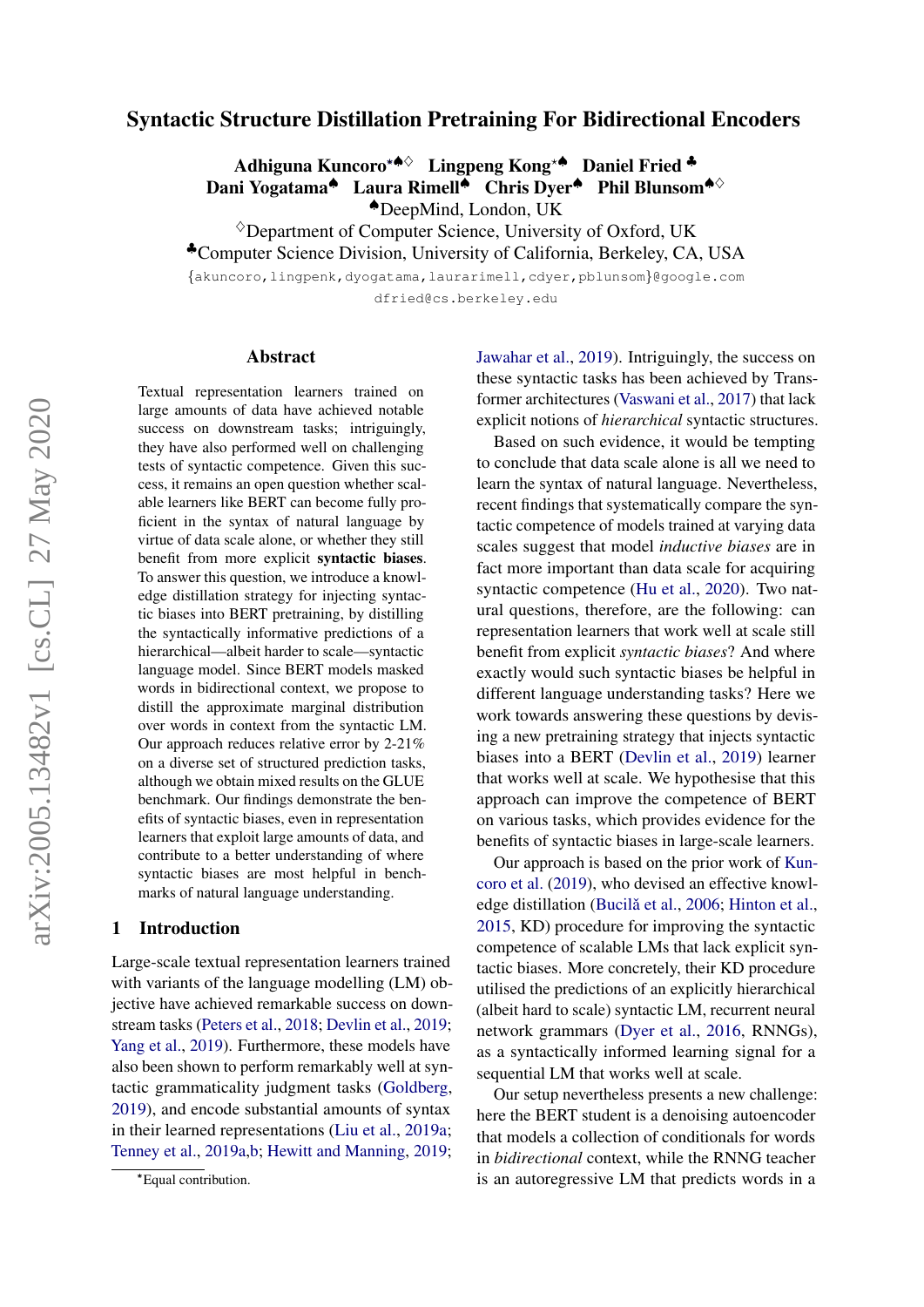*left-to-right* fashion, i.e.  $t_{\phi}(x_i|\mathbf{x}_{\leq i})$ . This mismatch crucially means that the RNNG's estimate of  $t_{\boldsymbol{\phi}}(x_i|\mathbf{x}_{< i})$  may fail to take into account the right context  $x_{\geq i}$  that is accessible to the BERT student ([§3\)](#page-1-0). Hence, we propose an approach where the BERT student distills the RNNG's marginal distribution over words in context,  $t_{\phi}(x_i|\mathbf{x}_{\le i}, \mathbf{x}_{>i})$ . We develop an efficient yet effective approximation for this quantity, since exact inference is expensive owing to the RNNG's left-to-right parameterisation.

Our structure-distilled BERT model differs from the standard BERT only in its pretraining objective, and hence retains the scalability afforded by Transformer architectures and specialised hardwares like TPUs. Our approach also maintains complete compatibility with the standard BERT pipelines; the structure-distilled BERT models can simply be loaded as pretrained BERT weights, which can then be fine-tuned in the exact same fashion.

We hypothesise that the stronger syntactic biases from our new pretraining procedure are useful for a variety of natural language understanding (NLU) tasks that involve structured output spaces including tasks like semantic role labelling (SRL) and coreference resolution that are not explicitly syntactic in nature. We thus evaluate our models on 6 diverse structured prediction tasks, including phrase-structure parsing (in-domain and out-ofdomain), dependency parsing, SRL, coreference resolution, and a CCG supertagging probe, in addition to the GLUE benchmark [\(Wang et al.,](#page-12-4) [2019\)](#page-12-4). On the structured prediction tasks, our structuredistilled BERT<sub>BASE</sub> reduces relative error by  $2\%$ to 21%. These gains are more pronounced in the low-resource scenario, suggesting that stronger syntactic biases help improve sample efficiency ([§4\)](#page-4-0).

Despite the gains on the structured prediction tasks, we achieve mixed results on GLUE: our approach yields improvements on the corpus of linguistic acceptability [\(Warstadt et al.,](#page-12-5) [2018,](#page-12-5) CoLA), and yet performs slightly worse on the rest of GLUE. These findings allude to a partial dissociation between model performance on GLUE, and on other more syntax-sensitive benchmarks of NLU.

Altogether, our findings: (i) showcase the benefits of syntactic biases, even for representation learners that leverage large amounts of data, (ii) help better understand where syntactic biases are most helpful, and (iii) make a case for designing approaches that not only work well at scale, but also integrate stronger notions of syntactic biases.

#### <span id="page-1-4"></span>2 Recurrent Neural Network Grammars

Here we briefly describe the RNNG [\(Dyer et al.,](#page-10-7) [2016\)](#page-10-7) that we use as the teacher model. An RNNG is a syntactic LM that defines the joint probability of surface strings x and phrase-structure nonterminals y, henceforth denoted as  $t_{\phi}(\mathbf{x}, \mathbf{y})$ , through a series of structure-building actions that traverse the tree in a top-down, left-to-right fashion. Let N and  $\Sigma$  denote the set of phrase-structure nonterminals and word terminals, respectively. At each time step, the decision over the next action  $a_t \in \{NT(n), GEN(w), REDUCE\}$ , where  $n \in N$  and  $w \in \Sigma$ , is parameterised by a stack LSTM [\(Dyer et al.,](#page-10-8) [2015\)](#page-10-8) that encodes partial constituents. The choice of  $a_t$  yields these transitions:

- $a_t \in \{NT(n), GEN(w)\}$  would push the corresponding embeddings  $e_n$  or  $e_w$  onto the stack;
- $a_t$  = REDUCE would pop the top k elements up to the last incomplete non-terminal, compose these elements with a separate bidirectional LSTM, and lastly push the composite phrase embedding ephrase back onto the stack. The hierarchical inductive bias of RNNGs can be attributed to this *composition function*, [1](#page-1-1) which recursively combines smaller units into larger ones.

RNNGs attempt to maximise the probability of correct action sequences relative to each gold tree.<sup>[2](#page-1-2)</sup>

Extension to subwords. Here we extend the RNNG to operate over subword units [\(Sennrich](#page-12-6) [et al.,](#page-12-6) [2016\)](#page-12-6) to enable compatibility with the BERT student. As each word can be split into an arbitrarylength sequence of subwords, we preprocess the phrase-structure trees to include an additional nonterminal symbol that represents a word sequence, as illustrated by the example "(S (NP (WORD *the*) (WORD *d ##og*)) (VP (WORD *ba ##rk ##s*)))", where tokens prefixed by "##" are subword units.<sup>[3](#page-1-3)</sup>

### <span id="page-1-0"></span>3 Approach

We begin with a brief review of the BERT objective, before outlining our structure distillation approach.

<span id="page-1-1"></span><sup>&</sup>lt;sup>1</sup>Not all syntactic LMs have hierarchical biases; [Choe](#page-10-9) [and Charniak](#page-10-9) [\(2016\)](#page-10-9) modelled strings and phrase structures *sequentially* with LSTMs. This model can be understood as a special case of RNNGs without the composition function.

<span id="page-1-2"></span> $2$ Unsupervised RNNGs [\(Kim et al.,](#page-10-10) [2019\)](#page-10-10) exist, although they perform worse on measures of syntactic competence.

<span id="page-1-3"></span>An alternative here is to represent each phrase as a flat sequence of subwords, although our preliminary experiments indicate that this approach yields worse perplexity.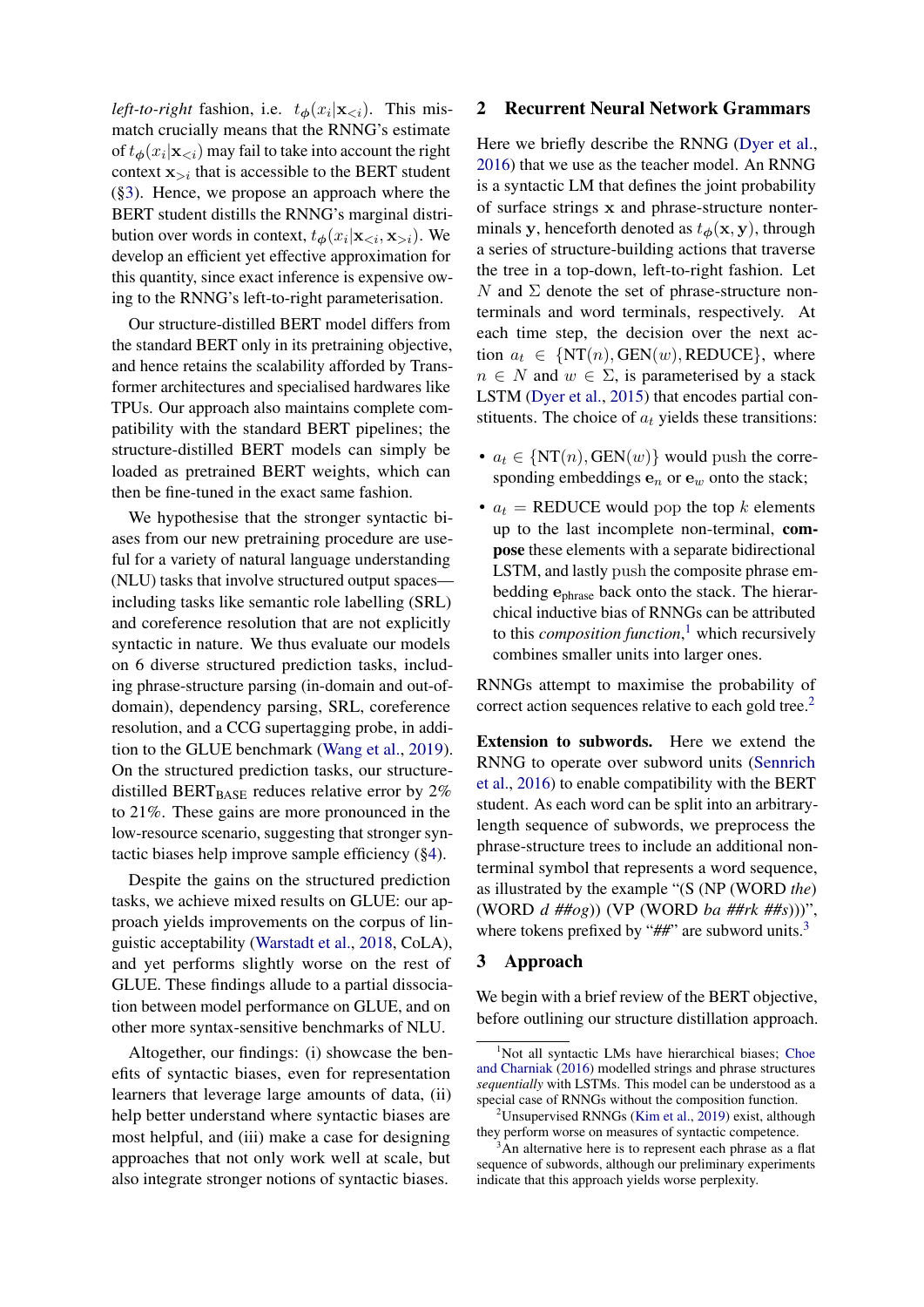<span id="page-2-2"></span>

Figure 1: An example of the masked LM task, where [MASK] = *chase* and *window* is an attractor (red). We suppress phrase-structure annotations and corruptions on the context tokens for clarity.

#### 3.1 BERT Pretraining Objective

The aim of BERT pretraining is to find model parameters  $\hat{\theta}_{\text{B}}$  that would maximise the probability of reconstructing parts of  $\mathbf{x} = x_1, \dots, x_k$  conditional on a corrupted version  $c(\mathbf{x}) = c(x_1), \cdots, c(x_k)$ , where  $c(\cdot)$  denotes the stochastic corruption protocol of [Devlin et al.](#page-10-0) [\(2019\)](#page-10-0) that is applied to each word  $x_i \in \mathbf{x}$ . Formally:

$$
\hat{\theta}_{\mathbf{B}} = \arg\min_{\theta} \sum_{i \in M(\mathbf{x})} -\log p_{\theta}(x_i|c(x_1), \cdots, c(x_k)),
$$
\n(1)

where  $M(\mathbf{x}) \subseteq \{1, \dots, k\}$  denotes the indices of *masked tokens* that serve as reconstruction targets.<sup>[4](#page-2-0)</sup> This masked LM objective is then combined with a next-sentence prediction loss that predicts whether the two segments in x are contiguous sequences.

### 3.2 Motivation

Since the RNNG teacher is an expert on syntactic generalisations [\(Kuncoro et al.,](#page-11-3) [2018;](#page-11-3) [Futrell](#page-10-11) [et al.,](#page-10-11) [2019;](#page-10-11) [Wilcox et al.,](#page-12-7) [2019\)](#page-12-7), we adopt a structure distillation procedure [\(Kuncoro et al.,](#page-11-2) [2019\)](#page-11-2) that enables the BERT student to learn from the RNNG's syntactically informative predictions. Our setup nevertheless means that the two models here crucially differ in nature: the BERT student is *not* a left-to-right LM like the RNNG, but rather a denoising autoencoder that models a collection of conditionals for words in bidirectional context (Eq. [1\)](#page-2-1).

We now present two strategies for dealing with this challenge. The first, na¨ıve approach is to *ignore* this difference, and let the BERT student distill the RNNG's marginal next-word distribution for each  $w \in \Sigma$  based on the left context alone, i.e.  $t_{\phi}(w|\mathbf{x}_{\leq i})$ . While this approach is surprisingly effective ([§4.3\)](#page-6-0), we illustrate an issue in Fig. [1](#page-2-2) for "*The dogs by the window* [MASK=*chase*] *the cat*".

The RNNG's strong syntactic biases mean that we can expect  $t_{\phi}(w)$ *The dogs by the window*) to assign high probabilities to plural verbs like *bark*, *chase*, *fight*, and *run* that are consistent with the agreement controller *dogs*—despite the presence of a singular attractor [\(Linzen et al.,](#page-11-4) [2016\)](#page-11-4), *window*, that can distract the model into predicting singular verbs like *chases*. Nevertheless, some plural verbs that are favoured based on the left context alone, such as *bark* and *run*, are in fact poor alternatives when considering the right context (e.g. "*The dogs by the window bark/run the cat*" are syntactically illicit). Distilling  $t_{\phi}(w|\mathbf{x}_{ thus fails to take into$ account the right context  $x_{\geq i}$  that is accessible to the BERT student, and runs the risk of encouraging the student to assign high probabilities for words that fit poorly with the bidirectional context.

<span id="page-2-1"></span>Hence, our second approach is to learn from teacher distributions that not only: (i) reflect the ), strong syntactic biases of the RNNG teacher, but also (ii) consider both the left and right context when predicting  $w \in \Sigma$ . Formally, we propose to distill the RNNG's marginal distribution over words in bidirectional context,  $t_{\phi}(w|\mathbf{x}_{\leq i}, \mathbf{x}_{>i}),$ henceforth referred to as the posterior probability for generating  $w$  under all available information. We now demonstrate that this quantity can, in fact, be computed from left-to-right LMs like RNNGs.

### <span id="page-2-5"></span>3.3 Posterior Inference

Given a *pretrained* autoregressive, left-to-right LM that factorises  $t_{\phi}(\mathbf{x}) = \prod_{i=1}^{|\mathbf{x}|} t_{\phi}(x_i | \mathbf{x}_{< i})$ , we discuss how to infer an estimate of  $t_{\phi}(x_i|\mathbf{x}_{\leq i}, \mathbf{x}_{>i}).$ By definition of conditional probabilities:<sup>[5](#page-2-3)</sup>

$$
t_{\phi}(x_i|\mathbf{x}_{i}) = \frac{t_{\phi}(\mathbf{x}_{i})}{\sum_{w\in\Sigma} t_{\phi}(\mathbf{x}_{i})},
$$
  
= 
$$
\frac{t_{\phi}(\mathbf{x}_{i}|x_i,\mathbf{x}_{i}| \tilde{x}_i=w,\mathbf{x}_{  
= 
$$
\frac{t_{\phi}(x_i|\mathbf{x}_{
$$
$$

<span id="page-2-4"></span>,

$$
= \frac{1}{\sum_{w \in \Sigma} t_{\boldsymbol{\phi}}(w|\mathbf{x}_{< i}) \prod_{j=i+1}^{k} t_{\boldsymbol{\phi}}(x_j|\mathbf{\tilde{x}}_{< j}(w, i))},
$$

where  $\mathbf{\tilde{x}}_{< j}(w, i) = [\mathbf{x}_{< i}; w; \mathbf{x}_{i+1:j-1}]$  is an alternate left context where  $x_i$  is replaced by  $w \in \Sigma$ .

Intuition. After cancelling common factors  $t_{\phi}(\mathbf{x}_{\leq i})$ , the posterior computation in Eq. [2](#page-2-4) is decomposed into two terms: (i) the likelihood of pro-

<span id="page-2-0"></span><sup>&</sup>lt;sup>4</sup>In practice, the corruption protocol  $c(\cdot)$  and the reconstruction targets  $M(\mathbf{x})$  are intertwined;  $M(\mathbf{x})$  denotes the indices of tokens in  $\mathbf{x}$  ( $\sim 15\%$ ) that were altered by  $c(\mathbf{x})$ .

<span id="page-2-3"></span> $<sup>5</sup>$  In this setup, we assume that  $x$  is a fixed-length sequence,</sup> and we aim to infer the LM's estimate for generating a single token  $x_i$  conditional on the full bidirectional context.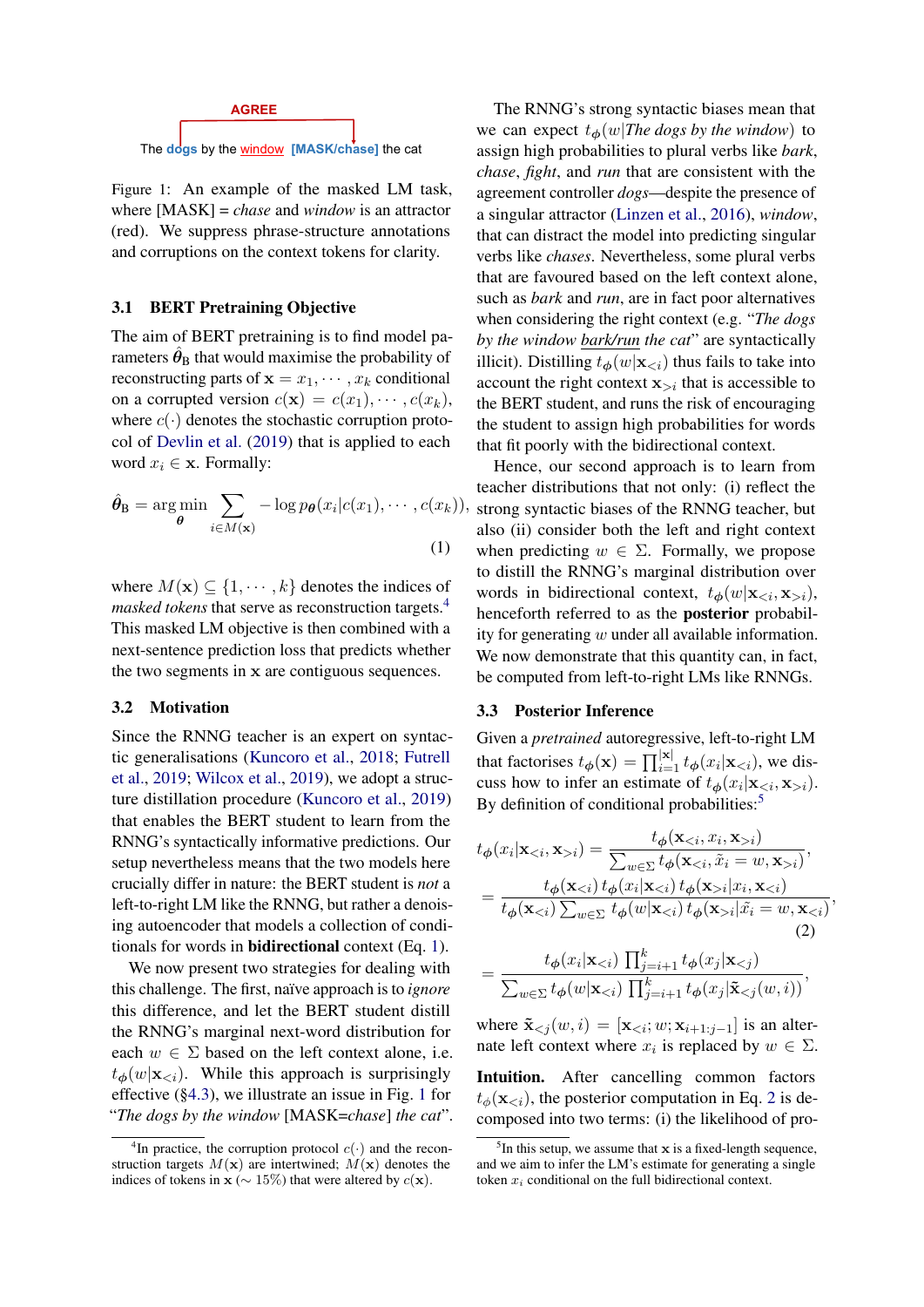ducing  $x_i$  given its prefix, and (ii) conditional on the fact that we have generated  $x_i$  and its prefix  $\mathbf{x}_{\leq i}$ , the likelihood of producing the observed continuations  $x_{i}$ . In our running example (Fig. [1\)](#page-2-2), the posterior would assign low probabilities to plural verbs like *bark* that are nevertheless probable under the left context alone (i.e.  $t_{\phi}$ (*bark* | *The dogs by the window*) would be high), because they are unlikely to generate the continuations  $x_{\geq i}$  (i.e. we expect  $t_{\phi}$ (*the cat* | *The dogs by the window bark*) to be low since it is syntactically illicit). In contrast, the posterior would assign high probabilities to plural verbs like *fight* and *chase* that are consistent with the bidirectional context, since we expect both  $t_{\phi}$ (*fight* | *The dogs by the window*) and  $t_{\phi}$ (*the cat* | *The dogs by the window fight*) to be probable.

**Computational cost.** Let  $k$  denote the maximum length of x. Our KD approach requires computing the posterior distribution (Eq. [2\)](#page-2-4) for every masked token  $x_i$  in the dataset D, which (excluding marginalisation cost over y) necessitates  $O(|\Sigma| * k * |D|)$  operations, where each operation returns the RNNG's estimate of  $t_{\phi}(x_j | \mathbf{x}_{\le j})$ . In the standard BERT setup, $6$  this procedure leads to a prohibitive number of operations ( $\sim 5 * 10^{+16}$ ).

# <span id="page-3-7"></span>3.4 Posterior Approximation

Since exact inference of the posterior is computationally expensive, here we propose an efficient approximation procedure. Approximating  $t_{\boldsymbol{\phi}}(\mathbf{x}_{>i}|x_i, \mathbf{x}_{i}|x_i)$  in Eq. [2](#page-2-4) yields:<sup>[7](#page-3-1)</sup>

$$
t_{\phi}(x_i|\mathbf{x}_{< i}, \mathbf{x}_{> i}) \approx \frac{t_{\phi}(x_i|\mathbf{x}_{< i}) t_{\phi}(\mathbf{x}_{> i}|x_i)}{\sum_{w \in \Sigma} t_{\phi}(w|\mathbf{x}_{< i}) t_{\phi}(\mathbf{x}_{> i}|w)}.
$$
\n(3)

While Eq. [3](#page-3-2) is still expensive to compute, it enables us to apply the Bayes rule to compute  $t_{\phi}(\mathbf{x}_{>i}|x_i)$ :

$$
t_{\phi}(\mathbf{x}_{>i}|x_i) = \frac{t_{\phi}(x_i|\mathbf{x}_{>i}) \, t_{\phi}(\mathbf{x}_{>i})}{q(x_i)},\qquad(4)
$$

where  $q(\cdot)$  denotes the unigram distribution. For efficiency, we replace  $t_{\phi}(x_i|\mathbf{x}_{>i})$  with a separately trained "reverse" RNNG that operates in a *right-toleft* fashion, denoted as  $r_{\boldsymbol{\omega}}(x_i|\mathbf{x}_{>i})$ ; a complete example of the right-to-left RNNG action sequences

is provided in Appendix [C.](#page-13-0) We now apply Eq. [4](#page-3-3) and the right-to-left parameterisation  $r_{\boldsymbol{\omega}}(x_i|\mathbf{x}_{>i})$ into Eq. [3,](#page-3-2) and cancel common factors  $t_{\phi}(\mathbf{x}_{>i})$ :

$$
t_{\phi}(x_i|\mathbf{x}_{i}) \approx \frac{t_{\phi}(x_i|\mathbf{x}_{i})}{\frac{q(x_i)}{\sum_{w \in \Sigma} \frac{t_{\phi}(w|\mathbf{x}_{i})}{q(w)}}}
$$
\n(5)

<span id="page-3-4"></span>Our approximation in Eq. [5](#page-3-4) crucially reduces the required number of operations from  $O(|\Sigma| * k * |D|)$ to  $O(|\Sigma| * |D|)$ , although the actual speedup is much more substantial in practice, since Eq. [5](#page-3-4) involves easily batched operations that considerably benefit from specialised hardwares like GPUs.

Notably, our proposed approach here is a general one; it can approximate the posterior over  $x_i$ from *any* left-to-right LM, which can be used as a learning signal for BERT through KD, irrespective of the LM's parameterisation. It does, however, necessitate a separately trained right-to-left LM.

Connection to product of experts. Eq. [5](#page-3-4) has a similar form to a product of experts [\(Hinton,](#page-10-12) [2002,](#page-10-12) PoE) between the left-to-right and right-toleft RNNGs' next-word distributions, albeit with extra unigram terms  $q(w)$ . If we replace the unigram distribution with a uniform one, i.e.  $q(w)$  =  $1/|\Sigma| \forall w \in \Sigma$ , Eq. [5](#page-3-4) reduces to a standard PoE.

<span id="page-3-2"></span>Approximating the marginal. The approxima-tion in Eq. [5](#page-3-4) requires estimates of  $t_{\phi}(x_i|\mathbf{x}_{\le i})$  and  $r_{\omega}(x_i|\mathbf{x}_{>i})$  from the left-to-right and right-to-left RNNGs, respectively, which necessitate expensive marginalisations over all possible tree prefixes  $y_{\leq i}$ and  $y_{\geq i}$ . Following [Kuncoro et al.](#page-11-2) [\(2019\)](#page-11-2), we approximate this marginalisation using a one-best predicted tree  $\hat{\mathbf{y}}(\mathbf{x}) = \arg \max_{\mathbf{y} \in Y(\mathbf{x})} s_{\psi}(\mathbf{y}|\mathbf{x}),$ where  $s_{\psi}(\mathbf{y}|\mathbf{x})$  is parameterised by the transition-based parser of [Fried et al.](#page-10-13) [\(2019\)](#page-10-13), and  $Y(\mathbf{x})$  denotes the set of all possible trees for x. Formally:

<span id="page-3-6"></span>
$$
t_{\boldsymbol{\phi}}(x_i|\mathbf{x}_{< i}) \approx t_{\boldsymbol{\phi}}(x_i|\mathbf{x}_{< i}, \hat{\mathbf{y}}_{< i}(\mathbf{x})), \qquad (6)
$$

<span id="page-3-3"></span>where  $\hat{\mathbf{y}}_{\leq i}(\mathbf{x})$  denotes the non-terminal symbols in  $\hat{\mathbf{y}}(\mathbf{x})$  that occur before  $x_i$ .<sup>[8](#page-3-5)</sup> The marginal nextword distributions  $r_{\boldsymbol{\omega}}(x_i|\mathbf{x}_{>i})$  from the right-toleft RNNG is approximated similarly.

<span id="page-3-0"></span><sup>&</sup>lt;sup>6</sup>In our BERT pretraining setup,  $|\Sigma| \approx 29,000$  (vocabulary size of BERT-cased),  $|\overrightarrow{D}| \approx 3 * 10^9$ , and  $k = 512$ .

<span id="page-3-1"></span> $7$ This approximation preserves the intuition explained in [§3.3.](#page-2-5) Concretely, verbs like *bark* would also be assigned low probabilities under this approximation, since  $t_{\phi}$  (*the cat* | *bark*) would be low since it is syntactically illicit—the alternative "*bark at the cat*" would be syntactically licit.

<span id="page-3-5"></span><sup>&</sup>lt;sup>8</sup>Our approximation of  $t_{\phi}(x_i|\mathbf{x}_{\leq i})$  relies on a tree prefix  $\mathbf{\hat{y}}_{< i}(\mathbf{x})$  from a separate discriminative parser, which has access to yet unseen words  $\mathbf{x}_{>i}$ . This non-incremental procedure is justified, however, since we aim to design the most informative teacher distributions for the non-incremental BERT student, which also has access to bidirectional context.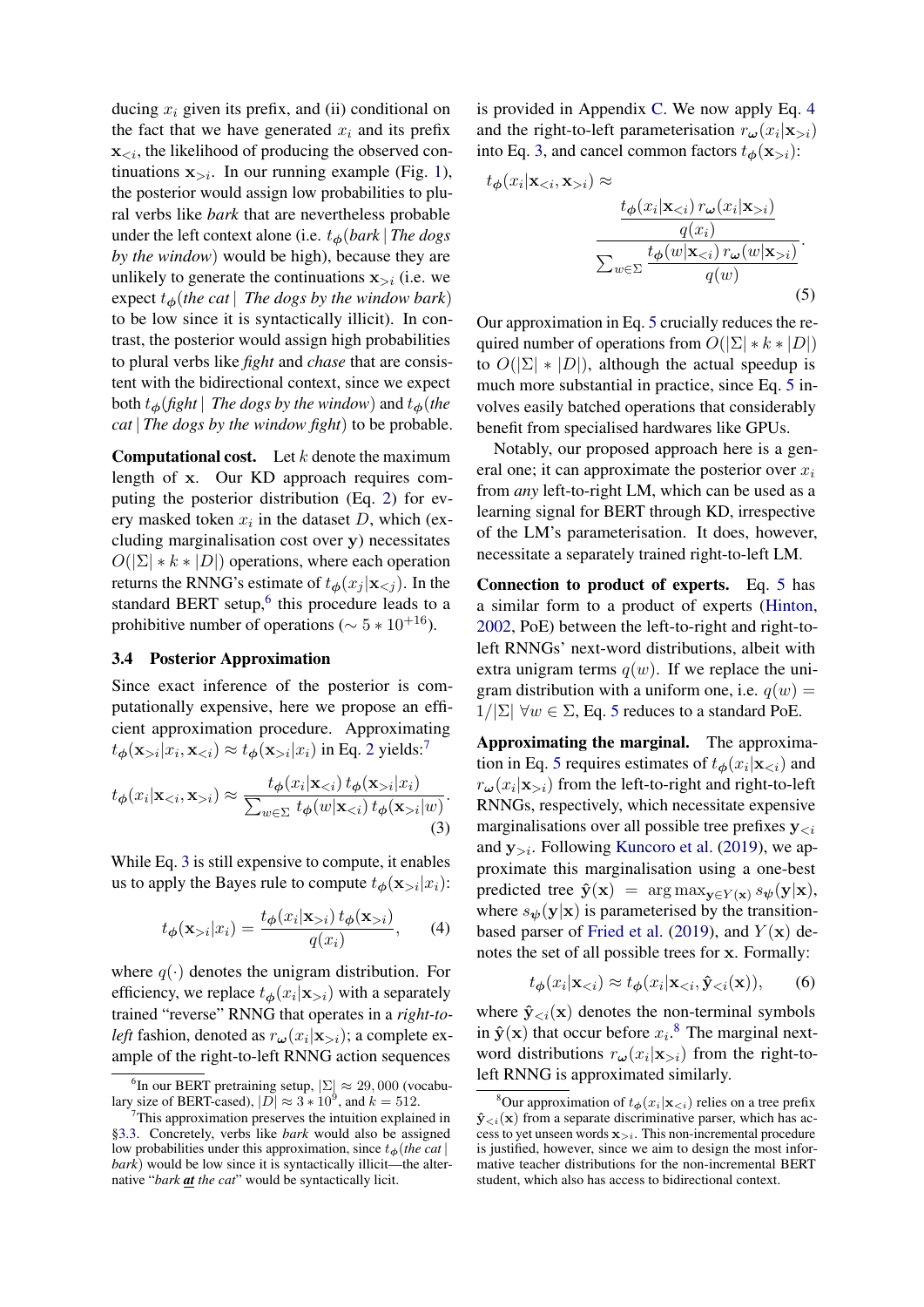Preliminary Experiments. Before proceeding with the KD experiments, we assess the quality and feasibility of our approximation through preliminary language modelling experiments on the Penn Treebank [\(Marcus et al.,](#page-11-5) [1993,](#page-11-5) PTB); full details are provided in Appendix [A.](#page-12-8) We find that our approximation is much faster than exact inference by a factor of more than 50,000, at the expense of a slightly worse average posterior negative loglikelihood (2.68 rather than 2.5 for exact inference).

### 3.5 Objective Function

In our structure distillation pretraining, we aim to find BERT parameters  $\hat{\theta}_{\text{KD}}$  that emulate our approximation of  $t_{\phi}(x_i|\mathbf{x}_{\leq i}, \mathbf{x}_{>i})$  through a wordlevel cross-entropy loss [\(Hinton et al.,](#page-10-6) [2015;](#page-10-6) [Kim](#page-10-14) [and Rush,](#page-10-14) [2016;](#page-10-14) [Furlanello et al.,](#page-10-15) [2018,](#page-10-15) *inter alia*):

$$
\hat{\theta}_{\text{KD}} = \arg\min_{\theta} \frac{1}{|D|} \sum_{\mathbf{x} \in D} \ell_{\text{KD}}(\mathbf{x}; \theta), \text{ where}
$$

$$
\ell_{\text{KD}}(\mathbf{x}; \theta) = - \sum_{i \in M(\mathbf{x})} \sum_{w \in \Sigma} \left[ \tilde{t}_{\phi, \omega}(w | \mathbf{x}_{< i}, \mathbf{x}_{> i}) \right]
$$

$$
\log p_{\theta} \left( \tilde{x}_i = w | c(x_1), \cdots, c(x_k) \right) \Big],
$$

where  $\tilde{t}_{\phi,\omega}(w|\mathbf{x}_{\leq i}, \mathbf{x}_{\geq i})$  is our approximation of  $t_{\phi}(w|\mathbf{x}_{\leq i}, \mathbf{x}_{\geq i})$ , as defined in Eqs. [5](#page-3-4) and [6.](#page-3-6)

Interpolation. The RNNG teacher is an expert on syntax, although in practice it is only feasible to train it on a much smaller dataset. Hence, we not only want the BERT student to learn from the RNNG's syntactic expertise, but also from the rich common-sense and semantics knowledge contained in large text corpora by virtue of predicting the true identity of the masked token  $x_i$ , as done in the standard BERT setup. We thus interpolate the KD loss and the original BERT masked LM objective:

$$
\hat{\theta}_{\text{B-KD}} = \arg\min_{\theta} \frac{1}{|D|} \sum_{\mathbf{x} \in D} \left[ \alpha \ell_{\text{KD}}(\mathbf{x}; \theta) + (1 - \alpha) \sum_{i \in M(\mathbf{x})} -\log p_{\theta}(x_i | c(x_1), \cdots, c(x_k)) \right],
$$
\n(7)

omitting the next-sentence prediction for brevity. We henceforth set  $\alpha = 0.5$  unless stated otherwise.

### <span id="page-4-0"></span>4 Experiments

Here we outline the evaluation setup, present our results, and discuss the implications of our findings.

### <span id="page-4-4"></span>4.1 Evaluation Tasks and Setup

We conjecture that the improved syntactic competence from our approach would benefit a broad range of tasks that involve structured output spaces, including those that are not explicitly syntactic. We thus evaluate our structure-distilled BERTs on six diverse structured prediction tasks that encompass syntactic, semantic, and coreference resolution tasks, in addition to the GLUE benchmark that is largely comprised of classification tasks.

Phrase-structure parsing - PTB. We first evaluate our model on phrase-structure parsing on the WSJ section of the PTB. Following prior work, we use sections 02-21 for training, section 22 for validation, and section 23 for testing. We apply our approach on top of the BERT-augmented in-order [\(Liu and Zhang,](#page-11-6) [2017\)](#page-11-6) transition-based parser of [Fried et al.](#page-10-13) [\(2019\)](#page-10-13), which approaches the current state of the art. Since the RNNG teacher that we distill into BERT also employs phrase-structure trees, this setup is related to self-training [\(Yarowsky,](#page-12-9) [1995;](#page-12-9) [Charniak,](#page-10-16) [1997;](#page-10-16) [Zhou and Li,](#page-12-10) [2005;](#page-12-10) [Mc-](#page-11-7)[Closky et al.,](#page-11-7) [2006;](#page-11-7) [Andor et al.,](#page-10-17) [2016,](#page-10-17) *inter alia*).

Phrase-structure parsing - OOD. Still in the context of phrase-structure parsing, we evaluate how well our approach generalises to three outof-domain (OOD) treebanks: Brown [\(Francis and](#page-10-18) Kučera, [1979\)](#page-10-18), Genia [\(Tateisi et al.,](#page-12-11) [2005\)](#page-12-11), and the English Web Treebank [\(Petrov and McDon](#page-11-8)[ald,](#page-11-8) [2012\)](#page-11-8). Following [Fried et al.](#page-10-13) [\(2019\)](#page-10-13), we test the PTB-trained parser on the test splits<sup>[10](#page-4-2)</sup> of these OOD treebanks *without* any retraining, to simulate the case where no in-domain labelled data are available. We use the same codebase as above.

Dependency parsing - PTB. Our third task is PTB dependency parsing with Stanford Dependencies [\(De Marneffe and Manning,](#page-10-19) [2008\)](#page-10-19) v3.3.0. We use the BERT-augmented joint phrase-structure and dependency parser of [Zhou and Zhao](#page-12-12) [\(2019\)](#page-12-12), which is inspired by head-driven phrase-structure grammar [\(Pollard and Sag,](#page-11-9) [1994,](#page-11-9) HPSG).

<span id="page-4-3"></span>Semantic role labelling. Our fourth evaluation task is span-based semantic role labelling (SRL) on the CoNLL 2012 dataset [\(Pradhan et al.,](#page-11-10) [2013\)](#page-11-10). We apply our approach on top of the BERT-augmented model of [Shi and Lin](#page-12-13) [\(2019\)](#page-12-13), as implemented in AllenNLP [\(Gardner et al.,](#page-10-20) [2017\)](#page-10-20).

<span id="page-4-1"></span><sup>&</sup>lt;sup>9</sup>The KD loss  $\ell_{KD}(\mathbf{x}; \boldsymbol{\theta})$  is defined independently of  $x_i$ .

<span id="page-4-2"></span> $10$ We use the Brown test split of [Gildea](#page-10-21) [\(2001\)](#page-10-21), the Genia test split of [McClosky et al.](#page-11-11) [\(2008\)](#page-11-11), and the EWT test split from SANCL 2012 [\(Petrov and McDonald,](#page-11-8) [2012\)](#page-11-8).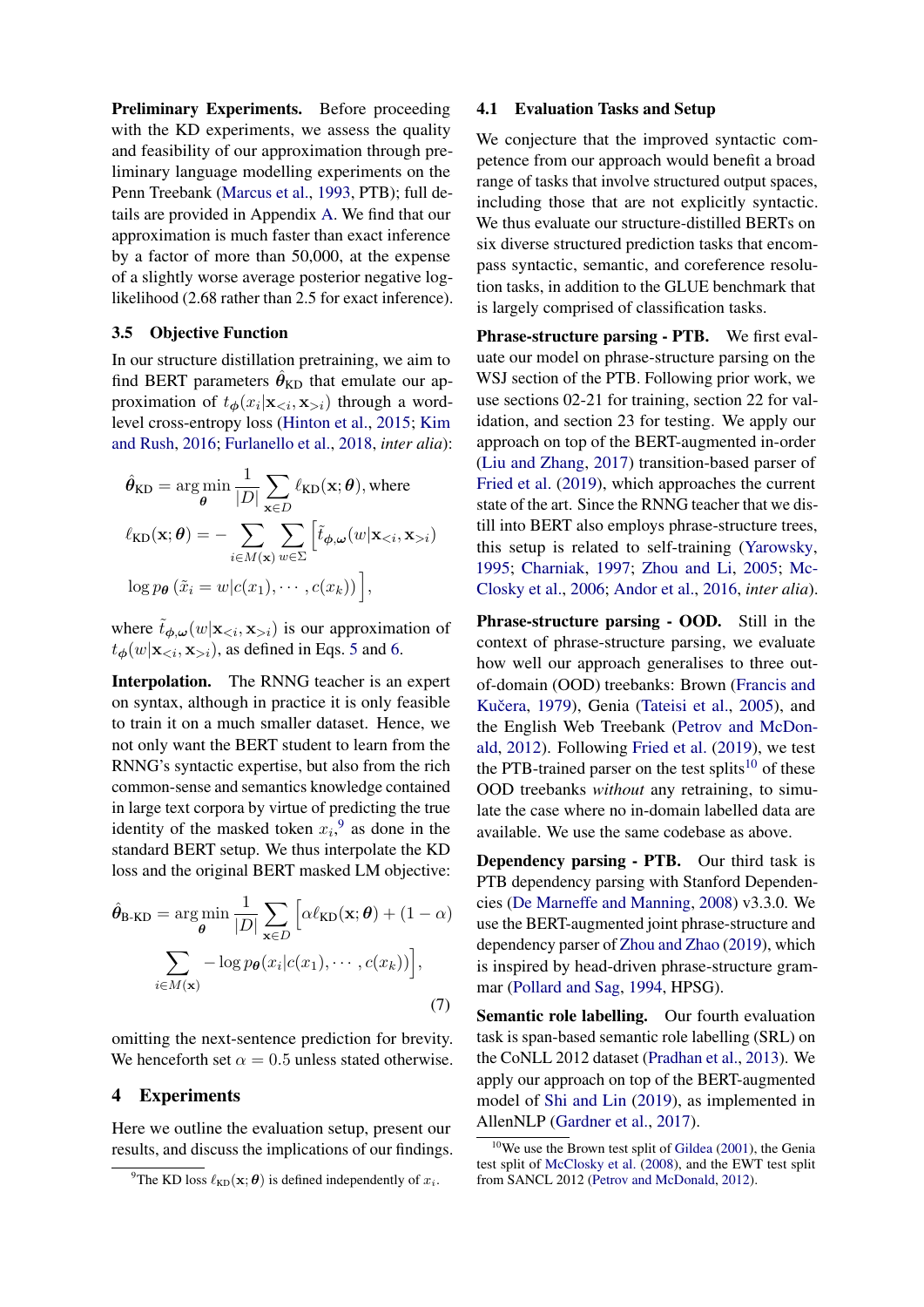Coreference resolution. Our fifth evaluation task is coreference resolution on the OntoNotes benchmark [\(Pradhan et al.,](#page-11-12) [2012\)](#page-11-12). For this task, we use the BERT-augmented model of [Joshi et al.](#page-10-22) [\(2019\)](#page-10-22), which extends the higher-order coarse-tofine model of [Lee et al.](#page-11-13) [\(2018\)](#page-11-13).

CCG Supertagging Probe. All proposed tasks thus far necessitate either fine-tuning the entire BERT model, or training a task-specific model on top of the BERT embeddings. Hence, it remains unclear how much of the gains are due to better structural representations from our new *pretraining* strategy, rather than the available supervision at the *fine-tuning* stage. To better understand the gains from our approach, we evaluate on combinatory categorial grammar [\(Steedman,](#page-12-14) [2000,](#page-12-14) CCG) supertagging [\(Bangalore and Joshi,](#page-10-23) [1999;](#page-10-23) [Clark and](#page-10-24) [Curran,](#page-10-24) [2007\)](#page-10-24) through a classifier probe [\(Shi et al.,](#page-12-15) [2016;](#page-12-15) [Adi et al.,](#page-10-25) [2017;](#page-10-25) [Belinkov et al.,](#page-10-26) [2017,](#page-10-26) *inter*  $alia$ ), where no BERT fine-tuning takes place.<sup>[11](#page-5-0)</sup>

CCG supertagging is a compelling probing task since it necessitates an understanding of bidirectional context information; the per-word classification setup also lends itself well to classifier probes. Nevertheless, it remains unclear how much of the accuracy can be attributed to the information encoded in the representation, as opposed to the classifier probe itself. We thus adopt the control task protocol of [Hewitt and Liang](#page-10-27) [\(2019\)](#page-10-27) that assigns each word type to a random control category, $^{12}$  $^{12}$  $^{12}$ which assesses the memorisation capacity of the classifier. In addition to the probing accuracy, we report the probe *selectivity*, [13](#page-5-2) where higher selectivity denotes probes that faithfully rely on the linguistic knowledge encoded in the representation. We use linear classifiers to maintain high selectivities.

Commonality. All our structured prediction experiments are conducted on top of publicly available repositories of BERT-augmented models, with the exception of CCG supertagging that we evaluate as a probe. This setup means that obtaining our results is as simple as changing the pretrained BERT weights to our structure-distilled BERT, and applying the exact same steps as in the baseline.

GLUE. Beyond the 6 structured prediction tasks above, we evaluate our approach on the classifica- $\text{tion}^{14}$  $\text{tion}^{14}$  $\text{tion}^{14}$  tasks of the GLUE benchmark except the Winograd NLI [\(Levesque et al.,](#page-11-14) [2012\)](#page-11-14) for consistency with the original BERT [\(Devlin et al.,](#page-10-0) [2019\)](#page-10-0). For each GLUE task fine-tuning, we run a grid search over five potential learning rates, two batch sizes, and five random seeds (Appendix [D\)](#page-14-0), leading to 50 fine-tuning configurations that we run and evaluate on the validation set of each GLUE task.

### <span id="page-5-7"></span>4.2 Experimental Setup and Baselines

Here we describe the key aspects of our empirical setup, and outline the baselines for assessing the efficacy of our approach.

RNNG Teacher. We implement the subwordaugmented RNNG teachers ([§2\)](#page-1-4) on DyNet [\(Neubig](#page-11-15) [et al.,](#page-11-15) [2017a\)](#page-11-15), and obtain "silver-grade" phrasestructure annotations for the entire BERT training set using the transition-based parser of [Fried et al.](#page-10-13) [\(2019\)](#page-10-13). These trees are used to train the RNNG ([§2\)](#page-1-4), and to approximate its marginal next-word distribution at inference (Eq. [6\)](#page-3-6). We use the same WordPiece tokenisation and vocabulary as BERT-Cased; Appendix [B](#page-13-1) summarises the complete list of RNNG hyper-parameters. Since our approximation (Eq. [5\)](#page-3-4) makes use of a right-to-left RNNG, we train this variant (Appendix [C\)](#page-13-0) with the same hyperparameters and data as the left-to-right model. We train each directional RNNG teacher on a shared subset of 3.6M sentences (∼3%) from the BERT training set with automatic batching [\(Neubig et al.,](#page-11-16) [2017b\)](#page-11-16), which takes three weeks on a V100 GPU.

BERT Student. We apply our structure distillation pretraining protocol to  $BERT_{BASE}$ -Cased,<sup>[15](#page-5-4)</sup> using the exact same training dataset, model configuration, WordPiece tokenisation, vocabulary, and hyper-parameters (Appendix [D\)](#page-14-0) as in the stan-dard pretrained BERT model.<sup>[16](#page-5-5)</sup> The sole exception is that we use a larger initial learning rate of  $3e^{-4}$  based on preliminary experiments,<sup>[17](#page-5-6)</sup> which we apply to all models (including the no distilla-

<span id="page-5-0"></span><sup>&</sup>lt;sup>11</sup>A similar CCG probe was explored by [Liu et al.](#page-11-1) [\(2019a\)](#page-11-1); we obtain comparable numbers for the no distillation baseline.  $12$ Following [Hewitt and Liang](#page-10-27) [\(2019\)](#page-10-27), the cardinality of

<span id="page-5-2"></span><span id="page-5-1"></span>this control category is the same as the number of supertags. <sup>13</sup>A probe's selectivity is defined as the difference between

the probing task accuracy and the control task accurary.

<span id="page-5-3"></span><sup>&</sup>lt;sup>14</sup>This setup excludes the semantic textual similarity benchmark (STS-B), which is formulated as a regression task.

<span id="page-5-4"></span> $15$ We use BERT<sub>BASE</sub> rather than BERT<sub>LARGE</sub> to reduce the turnaround of our experiments, although our approach can easily be extended to BERTLARGE.

<span id="page-5-5"></span><sup>16</sup>[https://github.com/google-research/](https://github.com/google-research/bert) [bert](https://github.com/google-research/bert).

<span id="page-5-6"></span><sup>&</sup>lt;sup>17</sup>We find this larger learning to perform better on most of our evaluation tasks. [Liu et al.](#page-11-17) [\(2019b\)](#page-11-17) has similarly found that tuning BERT's initial learning rate leads to better results.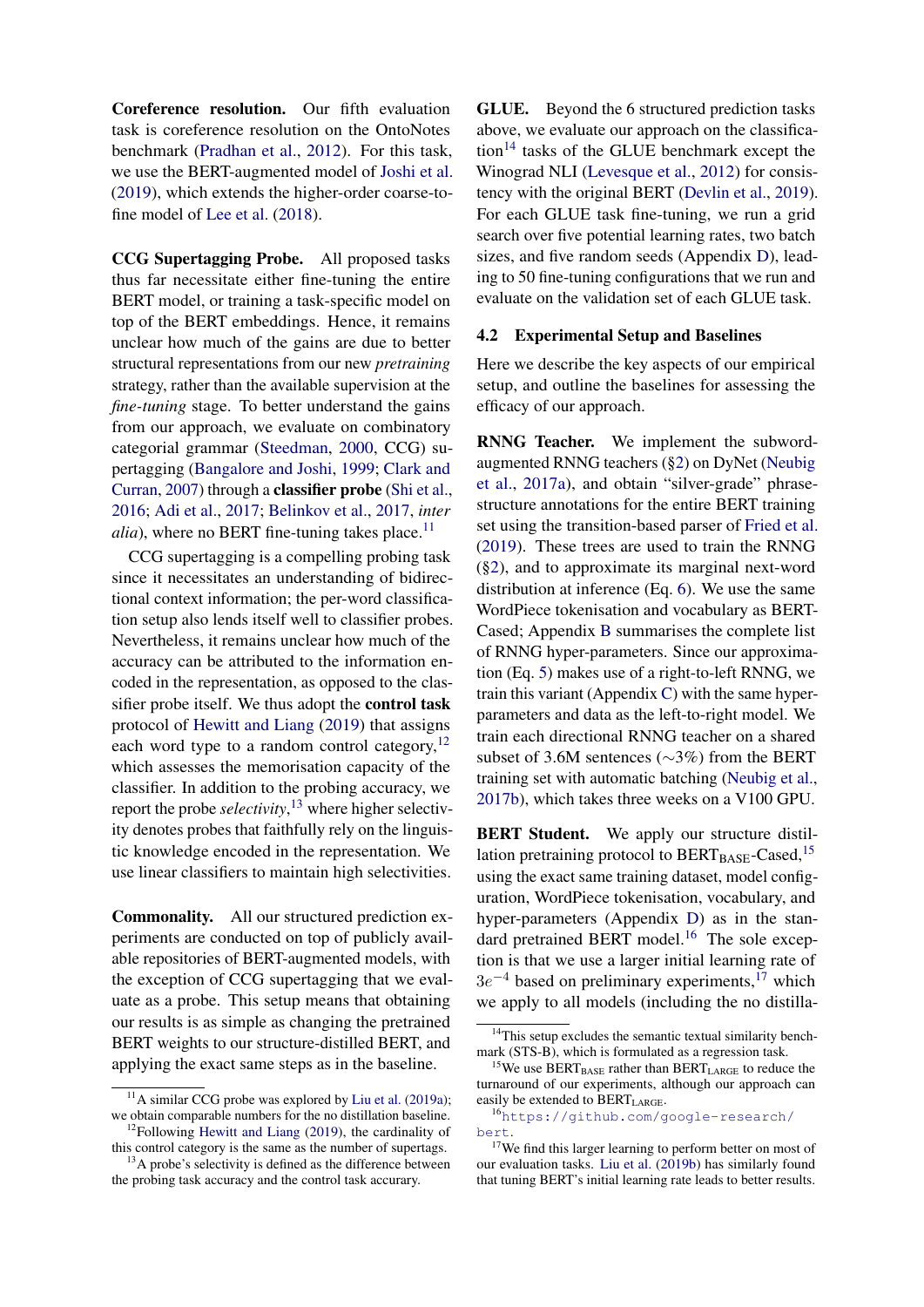tion/standard BERT baseline) for fair comparison.

Baselines and comparisons. We compare the following set of models in our experiments:

- A standard BERT $_{\text{BASE}}$ -Cased without any structure distillation loss, which benefits from scalability but lacks syntactic biases ("No-KD");
- Four variants of structure-distilled BERTs that: (i) only distill the left-to-right RNNG ("L2R-KD"), (ii) only distill the right-to-left RNNG ("R2L-KD"), (iii) distill the RNNG's approximated marginal for generating  $x_i$  under the bidirectional context, where  $q(w)$  (Eq. [5\)](#page-3-4) is the *uniform* distribution ("UF-KD"), and lastly (iv) a similar variant as (iii), but where  $q(w)$  is the *unigram* distribution ("UG-KD"). All these BERT models crucially benefit from the syntactic biases of RNNGs, although only variants (iii) and (iv) learn from teacher distributions that consider  $bidiirectional context$  for predicting  $x_i$ ; and
- A BERT $_{BASE}$  model that distills the approximated marginal for generating  $x_i$  under the bidirectional context, but from *sequential* LSTM teachers ("Seq-KD") in place of  $RNNGs$ <sup>[18](#page-6-1)</sup> This baseline crucially isolates the importance of learning from hierarchical teachers, since it employs the exact same approximation technique and KD loss as the structure-distilled BERTs.

Learning curves. Given enough labelled data, BERT can acquire the relevant structural information from the fine-tuning (as opposed to pretraining) procedure, although better pretrained representations can nevertheless facilitate *sample-efficient* generalisations [\(Yogatama et al.,](#page-12-16) [2019\)](#page-12-16). We thus additionally examine the models' fine-tuning learning curves, as a function of varying amounts of training data, on phrase-structure parsing and SRL.

Random seeds. Since fine-tuning the same pretrained BERT with different random seeds can lead to varying results, we report the mean performance from three random seeds on the structured prediction tasks, and from five random seeds on GLUE.

Test results. To preserve the integrity of the test sets, we first report all performance on the validation set, and only report test set results for: (i) the

No-KD baseline, and (ii) the best structure-distilled model on the validation set ("Best-KD").

### <span id="page-6-0"></span>4.3 Findings and Discussion

We report the validation and test results of the structured prediction tasks in Table [1.](#page-7-0) The validation set learning curves for phrase-structure parsing and SRL that compare the No-KD baseline and the UG-KD variant are provided in Fig. [2.](#page-7-1)

General discussion. We summarise several key observations from Table [1](#page-7-0) and Fig. [2.](#page-7-1)

- All four structure-distilled BERT models consistently outperform the No-KD baseline, including the L2R-KD and R2L-KD variants that only distill the syntactic knowledge of unidirectional RNNGs. Remarkably, this pattern holds true for *all six* structured prediction tasks. In contrast, we observe no such gains for the Seq-KD baseline, which largely performs worse than the No-KD model. We conclude that the gains afforded by our structure-distilled BERTs can be attributed to the hierarchical bias of the RNNG teacher.
- We conjecture that the surprisingly strong performance of the L2R-KD and R2L-KD models, which distill the knowledge of *unidirectional* RNNGs, can be attributed to the interpolated ob-jective in Eq. [7](#page-4-3) ( $\alpha = 0.5$ ). This interpolation means that the target distribution assigns a probability mass of at least 0.5 to the true masked word  $x_i$ , which is guaranteed to be consistent with the bidirectional context. However, the syntactic knowledge contained in the unidirectional RNNGs' predictions can still provide a structurally informative learning signal, via the rest of the probability mass, for the BERT student.
- While all structure-distilled variants outperform the baseline, models that distill our approximation of the RNNG's distribution for words in bidirectional context (UF-KD and UG-KD) yield the best results on four out of six tasks (PTB phrase-structure parsing, SRL, coreference resolution, and the CCG supertagging probe). This finding confirms the efficacy of our approach.
- We observe the largest gains for the syntactic tasks, particularly for phrase-structure parsing and CCG supertagging. However, the improvements are not at all confined to purely syntactic tasks: we reduce relative error from strong BERT baselines by 2.2% and 3.6% on SRL and coreference resolution, respectively. While

<span id="page-6-1"></span><sup>&</sup>lt;sup>18</sup>For fair comparison, we train the LSTM on the exact same subset as the RNNG, with comparable number of model parameters. An alternative here is to use Transformers, although we elect to use LSTMs to facilitate fair comparison with RNNGs, which are also based on LSTM architectures.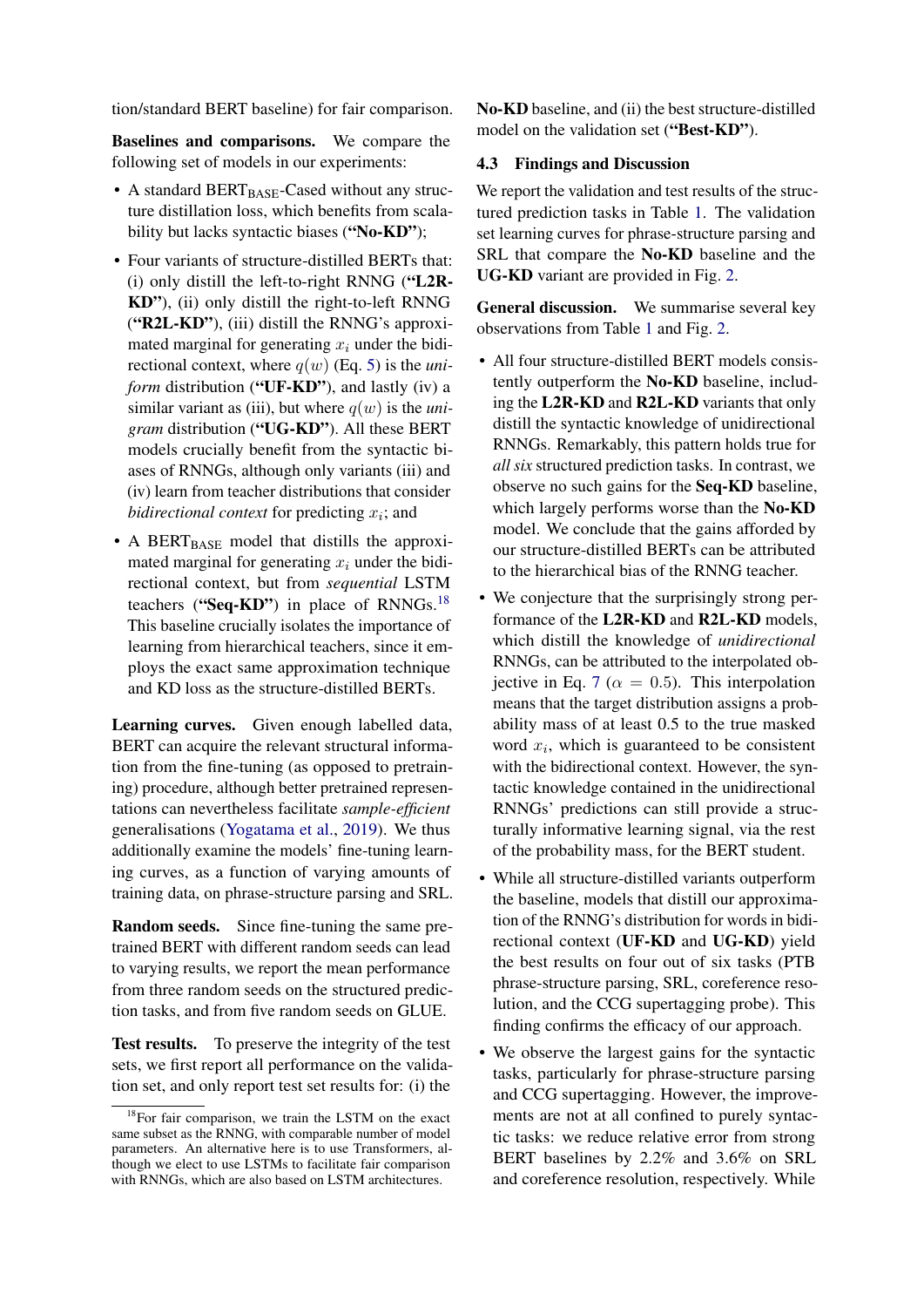<span id="page-7-0"></span>

|                     |                             | <b>Validation Set</b> |                  |                                  |                                 |       | <b>Test Set</b> |       |                |           |
|---------------------|-----------------------------|-----------------------|------------------|----------------------------------|---------------------------------|-------|-----------------|-------|----------------|-----------|
| <b>Task</b>         |                             |                       | <b>Baselines</b> | <b>Structure-distilled BERTs</b> |                                 |       |                 | No-KD | <b>Best-KD</b> | Err. Red. |
|                     |                             | No-KD                 | Seq-KD           | $L2R-KD$                         | R <sub>2</sub> L-K <sub>D</sub> | UF-KD | <b>UG-KD</b>    |       |                |           |
| Parsing             | Const. PTB - F1             | 95.38                 | 95.33            | 95.55                            | 95.55                           | 95.58 | 95.59           | 95.35 | 95.70          | 7.6%      |
|                     | Const. PTB - EM             | 55.33                 | 55.41            | 55.92                            | 56.18                           | 56.39 | 56.59           | 55.25 | 57.77          | 5.63%     |
|                     | Const. OOD - $F1^{\dagger}$ | 87.71                 | 87.23            | 88.36                            | 88.56                           | 88.24 | 88.21           | 89.04 | 89.76          | $6.55\%$  |
|                     | Dep. PTB - UAS              | 96.48                 | 96.40            | 96.70                            | 96.64                           | 96.60 | 96.66           | 96.79 | 96.86          | 2.18%     |
|                     | Dep. PTB - LAS              | 94.65                 | 94.56            | 94.90                            | 94.80                           | 94.79 | 94.83           | 95.13 | 95.23          | 1.99%     |
| SRL - CoNLL 2012    |                             | 86.17                 | 86.09            | 86.34                            | 86.29                           | 86.30 | 86.46           | 86.08 | 86.39          | 2.23%     |
| Coref.              |                             | 72.53                 | 69.27            | 73.74                            | 73.49                           | 73.79 | 73.33           | 72.71 | 73.69          | 3.58%     |
| CCG supertag. probe |                             | 93.69                 | 91.59            | 93.97                            | 95.21                           | 95.13 | 95.21           | 93.88 | 95.2           | 21.57%    |
| Probe selectivity   |                             | 24.79                 | 23.77            | 23.3                             | 23.57                           | 27.28 | 28.3            | 23.15 | 26.07          | N/A       |

Table 1: Validation and test results for the structured prediction tasks; each entry reflects the mean of three random seeds. To preserve test set integrity, we only obtain test set results for the no distillation baseline and the best structure-distilled BERT on the validation set; "Err. Red." reports the test error reductions *relative* to the No-KD baseline. We report F1 and exact match (EM) for PTB phrase-structure parsing; for dependency, we report unlabelled (UAS) and labelled (LAS) attachment scores. The "Const. OOD" ( † ) row indicates the mean F1 from three out-of-domain corpora: Brown, Genia, and the English Web Treebank (EWT), although the validation results exclude the Brown Treebank that has no validation set.

<span id="page-7-1"></span>

Figure 2: The fine-tuning learning curves that examine how the number of fine-tuning instances (from 5%) to 100% of the full training sets) affect validation set F1 in the case of phrase-structure parsing and SRL. We compare the "No-KD"/standard BERT<sub>BASE</sub>-Cased and the "UG-KD" structure-distilled BERT.

the RNNG's syntactic biases are derived from phrase-structure grammar, the strong improvement on CCG supertagging, in addition to the smaller improvement on dependency parsing, suggests that the RNNG's syntactic biases generalise well across different syntactic formalisms.

• We observe larger improvements in a lowresource scenario, where the model is exposed to fewer fine-tuning instances (Fig. [2\)](#page-7-1), suggesting that syntactic biases are helpful for enabling more sample-efficient generalisations. This pattern holds for both tasks that we investigated: phrase-structure parsing (syntactic) and SRL (not explicitly syntactic). With only 5% of the fine-tuning data, the UG-KD model improves F1 from 79.9 to 80.6 for SRL (a 3.5% error reduction relative to the No-KD baseline, as opposed to. 2.2% on the full data). For phrase-structure parsing, the UG-KD model achieves a 93.68 F1 (a 16% relative error reduction, as opposed to 7.6% on the full data) with only 5% of the PTB this performance is notably better than past state of the art parsers trained on the *full* PTB c. 2017 [\(Kuncoro et al.,](#page-11-18) [2017\)](#page-11-18).

GLUE results and discussion. We report the GLUE validation and test results in Table [2.](#page-8-0) Since we observe a different pattern of results on the Corpus of Linguistic Acceptability [\(Warstadt et al.,](#page-12-5) [2018,](#page-12-5) CoLA) than on the rest of GLUE, we henceforth report: (i) the CoLA results, (ii) the 7-task average that excludes CoLA, and (iii) the average across all 8 tasks. We select the UG-KD model since it achieved the best 8-task average on the GLUE validation sets; the full GLUE breakdown for these two models is provided in Appendix [E.](#page-15-0)

The results on GLUE provide an interesting con-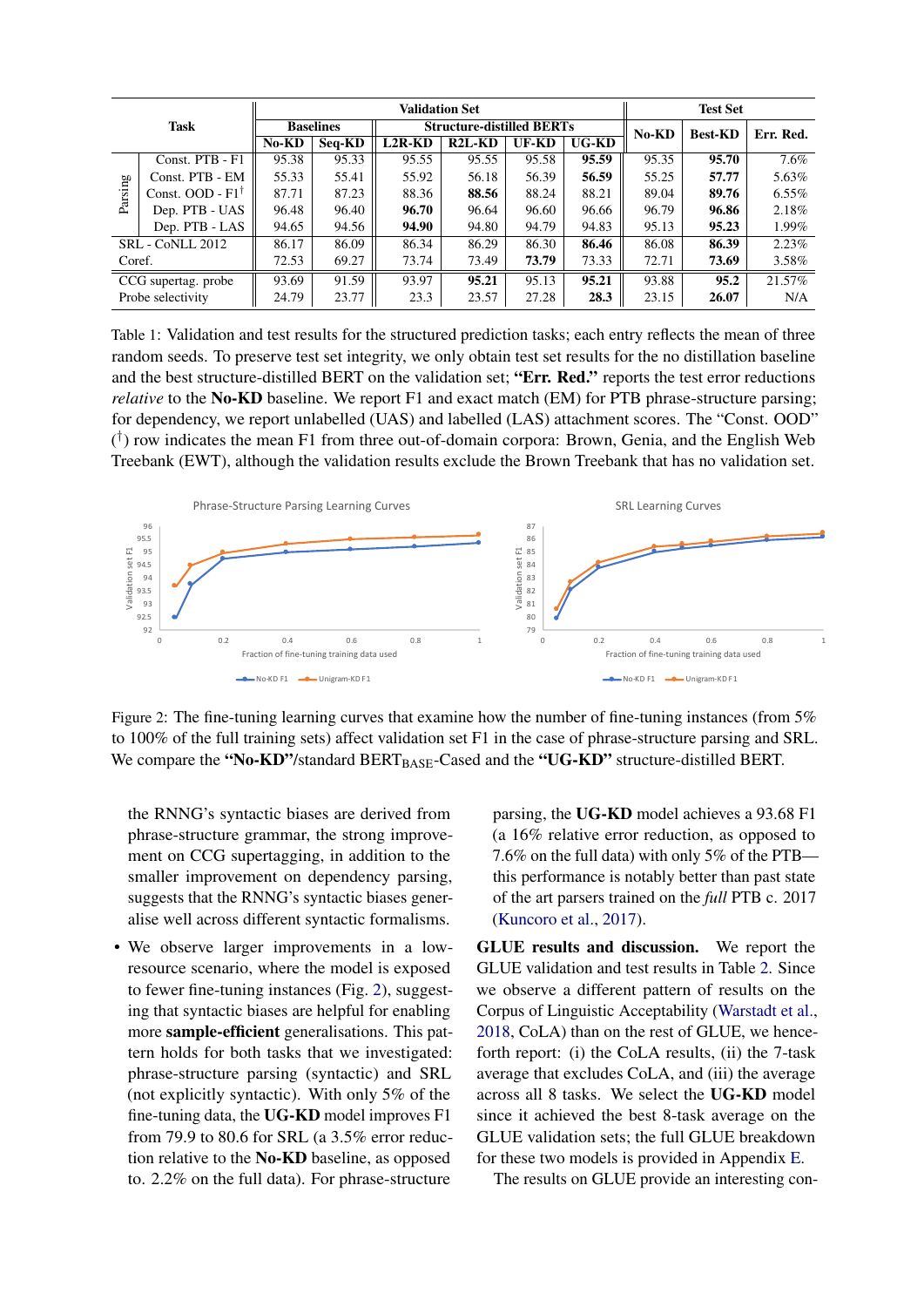<span id="page-8-0"></span>

|                                              | No-KD       | UG-KD     |  |  |  |  |
|----------------------------------------------|-------------|-----------|--|--|--|--|
| Validation Set (Per-task average / 1-best)   |             |           |  |  |  |  |
| CoLA                                         | 50.7/60.2   | 54.3/60.6 |  |  |  |  |
| 7-task avg. (excl. CoLA)                     | 85.4 / 87.8 | 84.8/86.9 |  |  |  |  |
| Overall 8-task avg.                          | 81.1 / 84.4 | 81.0/83.6 |  |  |  |  |
| Test set (Per-task 1-best on validation set) |             |           |  |  |  |  |
| CoLA                                         | 53.1        | 55.3      |  |  |  |  |
| 7-task avg. (excl. CoLA)                     | 84.2        | 83.5      |  |  |  |  |
| Overall 8-task avg.                          | 80.3        | 80.0      |  |  |  |  |

Table 2: Summary of the validation and test set results on GLUE. The validation results are derived from the average of five random seeds for each task, which accounts for variance, and the 1-best random seed, which does not. The test results are derived from the 1-best random seed on the validation set.

trast to the consistent improvement we observed on the structured prediction tasks. More concretely, our UG-KD model outperforms the baseline on CoLA, but performs slightly worse on the other GLUE tasks in aggregate, leading to a slightly lower overall test set accuracy (80.0 for the UG-KD as opposed to 80.3 for the No-KD baseline).

The improvement on the syntax-sensitive CoLA provides additional evidence—beyond the improvement on the syntactic tasks (Table [1\)](#page-7-0)—that our approach indeed yields improved syntactic competence. We conjecture that these improvements do not transfer to the other GLUE tasks because they rely more on lexical and semantic properties, and less on syntactic competence [\(McCoy et al.,](#page-11-19) [2019\)](#page-11-19).

We defer a more thorough investigation of how much syntactic competence is necessary for solving most of the GLUE tasks to future work, but make two remarks. First, the findings on GLUE are consistent with the hypothesis that our approach yields improved structural competence, albeit at the expense of a slightly less rich meaning representation, which we attribute to the smaller dataset used to train the RNNG teacher. Second, humanlevel natural language understanding includes the ability to predict structured outputs, e.g. to decipher "*who did what to whom*" (SRL). Succeeding in these tasks necessitates inference about structured output spaces, which (unlike most of GLUE) cannot be reduced to a single classification decision. Our findings indicate a partial dissociation between model performance on these two types of tasks; hence, supplementing GLUE evaluation with some of these structured prediction tasks can offer a more holistic assessment of progress in NLU.

CCG probe example. The CCG supertagging probe is a particularly interesting test bed, since it clearly assesses the model's ability to use contextual information in making its predictions, *without* introducing additional confounds from the BERT fine-tuning procedure. We thus provide a representative example of four different BERT variants' predictions on the CCG supertagging probe in Table [3,](#page-9-0) based on which we discuss two observations. First, the different models make different predictions, where the No-KD and L2R-KD models produce (coincidentally the same) incorrect predictions, while the R2L-KD and UG-KD models are able to predict the correct supertag. This finding suggests that different teacher distributions are able to impose different biases on the BERT students.<sup>[19](#page-8-1)</sup>

Second, the mistakes of the No-KD and L2R-KD BERTs belong to the broader category of challenging argument-adjunct distinctions [\(Palmer](#page-11-20) [et al.,](#page-11-20) [2005\)](#page-11-20). Here both models fail to subcategorise for the prepositional phrase (PP) "*as screens*", which serves as an argument of the verb "*use*", as opposed to the noun phrase "*TV sets*". Distinguishing between these two potential dependencies naturally requires syntactic information from the right context; hence the R2L-KD BERT, which is trained to emulate the predictions of an RNNG teacher that observes the right context, is able to make the correct prediction. This advantage is crucially retained by the UG-KD model that distills the RNNG's approximate distribution over words in bidirectional context (Eq. [5\)](#page-3-4), and further confirms the efficacy of our proposed approach.

### 4.4 Limitations

We outline two limitations to our approach. First, we assume the existence of decent-quality "silvergrade" phrase-structure trees to train the RNNG teacher. While this assumption holds true for English due to the existence of accurate phrasestructure parsers, this is not necessarily the case for other languages. Second, pretraining the BERT student in our naïve implementation is about half as fast on TPUs compared to the baseline due to I/O bottleneck. This overhead only applies at pretraining, and can be reduced through parallelisation.

<span id="page-8-1"></span><sup>19</sup>All four BERTs have access to the full *bidirectional* context at test time, although some are trained to mimic the predictions of *unidirectional* RNNGs (L2R-KD and R2L-KD).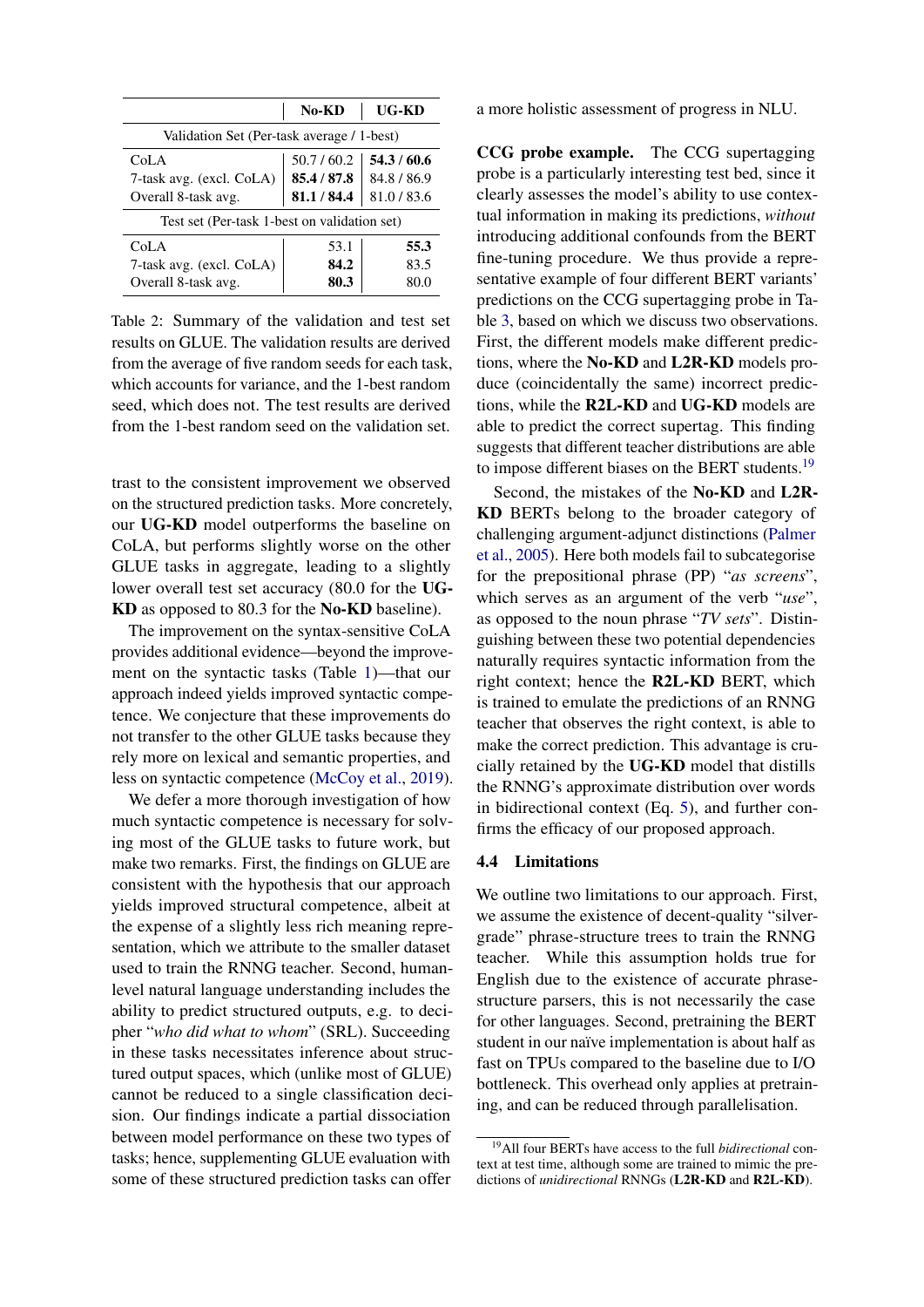<span id="page-9-0"></span>

| Sent.                                                                                                    |                | No-KD & L2R-KD Pred.   R2L-KD & UG-KD Pred. |
|----------------------------------------------------------------------------------------------------------|----------------|---------------------------------------------|
| "Apple II owners, for example, had to use their TV<br>sets as screens and stored data on audiocassettes" | $(S[b]\NP)/NP$ | $((S[b]\backslash NP)/PP)/NP$               |

Table 3: An example of the CCG supertag predictions for the verb "*use*" from four different BERT variants. The correct answer is " $((S[b]\nN\text{P})/(\text{NP})')/(\text{NP})$ ", which both the **R2L-KD** and **UG-KD** predict correctly (blue). However, the No-KD baseline and the L2R-KD model produce (the same) incorrect predictions (red); both models fail to subcategorise the prepositional phrase "*as screens*" as a dependent of the verb "*use*". Beyond this, all four models predict the correct supertags for all other words (not shown).

# 5 Related Work

Earlier work has proposed a few ways for introducing notions of hierarchical structures into BERT, for instance through designing structurally motivated auxiliary losses [\(Wang et al.,](#page-12-17) [2020\)](#page-12-17), or including syntactic information in the embedding layers that serve as inputs for the Transformer [\(Sundararaman](#page-12-18) [et al.,](#page-12-18) [2019\)](#page-12-18). In contrast, we employ a different technique for injecting syntactic biases, which is based on the structure distillation technique of [Kun](#page-11-2)[coro et al.](#page-11-2) [\(2019\)](#page-11-2), although our work features two key differences. First, [Kuncoro et al.](#page-11-2) [\(2019\)](#page-11-2) put a sole emphasis on cases where both the teacher and student models are autoregressive, left-to-right LMs; here we extend this objective for when the student model is a representation learner that has access to bidirectional context. Second, [Kuncoro](#page-11-2) [et al.](#page-11-2) [\(2019\)](#page-11-2) only evaluated their structure-distilled LMs in terms of perplexity and grammatical judgment [\(Marvin and Linzen,](#page-11-21) [2018\)](#page-11-21). In contrast, we evaluate our structure-distilled BERT models on 6 diverse structured prediction tasks and the GLUE benchmark. It remains an open question whether, and how much, syntactic biases are helpful for a broader range of NLU tasks beyond grammatical judgment; our work represents a step towards answering this question.

More recently, substantial progress has been made in improving the performance of BERT and the broader class of masked LMs [\(Lan et al.,](#page-11-22) [2019;](#page-11-22) [Liu et al.,](#page-11-17) [2019b;](#page-11-17) [Raffel et al.,](#page-12-19) [2019;](#page-12-19) [Sun et al.,](#page-12-20) [2020,](#page-12-20) *inter alia*). Our structure distillation technique is orthogonal, and can be applied on top of these approaches. Lastly, our findings on the benefits of syntactic knowledge for structured prediction tasks that are not explicitly syntactic in nature, such as SRL and coreference resolution, are consistent with those of prior work [\(Swayamdipta et al.,](#page-12-21) [2018;](#page-12-21) [He et al.,](#page-10-28) [2018;](#page-10-28) [Strubell et al.,](#page-12-22) [2018,](#page-12-22) *inter alia*).

### 6 Conclusion

Given the remarkable success of textual representation learners trained on large amounts of data, it remains an open question whether syntactic biases are still relevant these models that work well at scale. Here we present evidence to the affirmative: our structure-distilled BERT models outperform the baseline on a diverse set of 6 structured prediction tasks. We achieve this through a new pretraining strategy that enables the BERT student to learn from the predictions of an explicitly hierarchical, but much less scalable, RNNG teacher model. Since the BERT student is a bidirectional model that estimates the conditional probabilities of masked words in context, we propose to distill an efficient yet surprisingly effective approximation of the RNNG's estimate for generating each word conditional on its bidirectional context.

Our findings suggest that syntactic inductive biases are beneficial for a diverse range of structured prediction tasks, including for tasks that are not explicitly syntactic in nature. In addition, these biases are particularly helpful for improving fine-tuning sample efficiency on downstream tasks. Lastly, our findings motivate the broader question of how we can design models that integrate stronger notions of structural biases—and yet can be easily scalable at the same time—as a promising (if relatively underexplored) direction of future research.

### Acknowledgments

We would like to thank Mandar Joshi, Zhaofeng Wu, and Rui Zhang for answering questions regarding the evaluation of the model. We also thank Sebastian Ruder, John Hale, Kris Cao, and Stephen Clark for their helpful suggestions.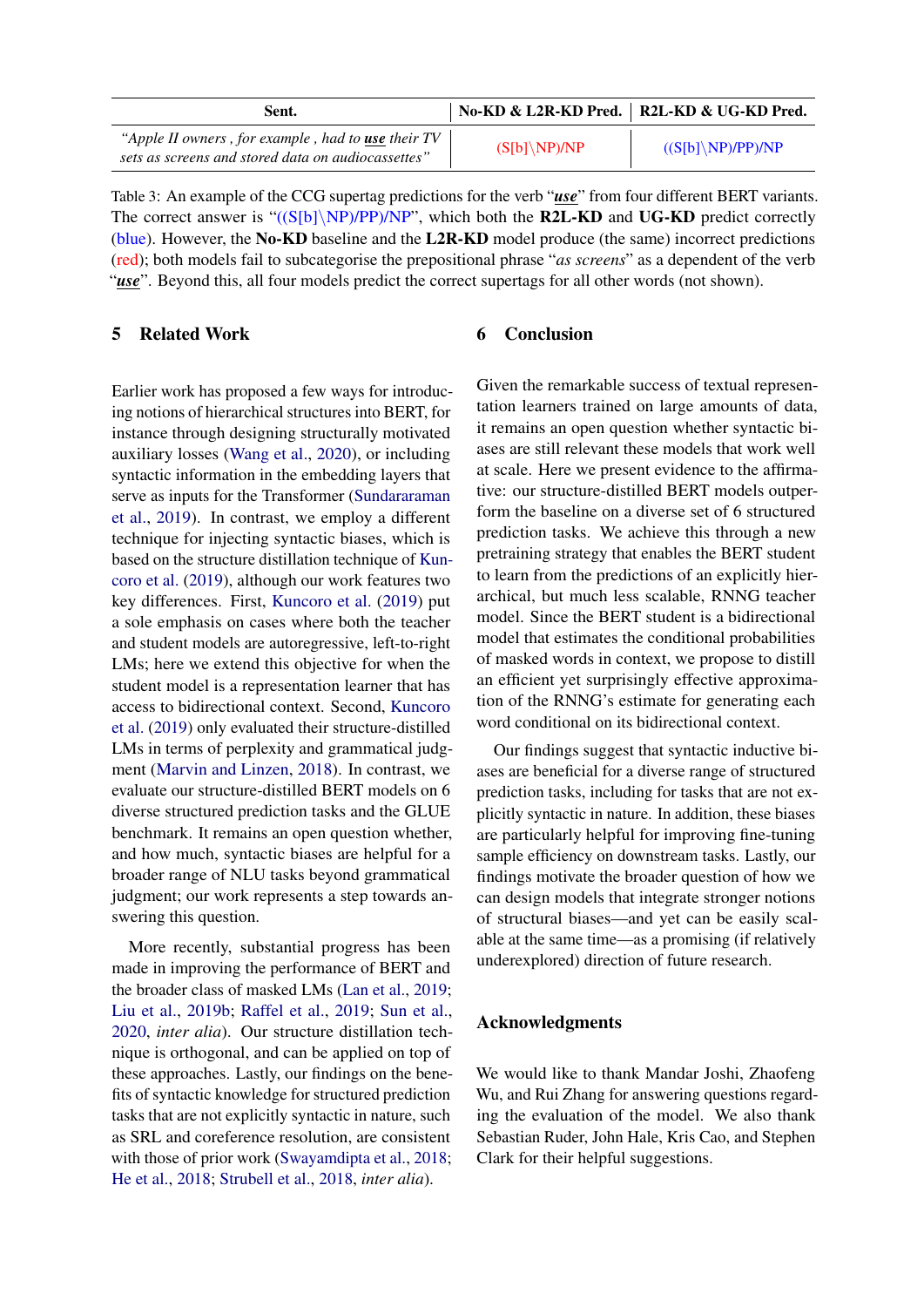#### References

- <span id="page-10-25"></span>Yossi Adi, Einat Kermany, Yonatan Belinkov, Ofer Lavi, and Yoav Goldberg. 2017. Fine-grained analysis of sentence embeddings using auxiliary prediction tasks. In *Proc. of ICLR*.
- <span id="page-10-17"></span>Daniel Andor, Chris Alberti, David Weiss, Aliaksei Severyn, Alessandro Presta, Kuzman Ganchev, Slav Petrov, and Michael Collins. 2016. [Globally normal](https://doi.org/10.18653/v1/P16-1231)[ized transition-based neural networks.](https://doi.org/10.18653/v1/P16-1231) In *Proceedings of the 54th Annual Meeting of the Association for Computational Linguistics (Volume 1: Long Papers)*, pages 2442–2452, Berlin, Germany. Association for Computational Linguistics.
- <span id="page-10-23"></span>Srinivas Bangalore and Aravind K. Joshi. 1999. [Su](https://www.aclweb.org/anthology/J99-2004)[pertagging: An approach to almost parsing.](https://www.aclweb.org/anthology/J99-2004) *Computational Linguistics*, 25(2):237–265.
- <span id="page-10-26"></span>Yonatan Belinkov, Nadir Durrani, Fahim Dalvi, Hassan Sajjad, and James Glass. 2017. What do neural machine translation models learn about morphology? In *Proc. of ACL*.
- <span id="page-10-5"></span>Cristian Bucilă, Rich Caruana, and Alexandru Niculescu-Mizil. 2006. Model compression. In *Proc. of KDD*.
- <span id="page-10-16"></span>Eugene Charniak. 1997. Statistical parsing with a context-free grammar and word statistics. In *Proc. of AAAI*.
- <span id="page-10-9"></span>Do Kook Choe and Eugene Charniak. 2016. Parsing as language modeling. In *Proc. of EMNLP*.
- <span id="page-10-24"></span>Stephen Clark and James R. Curran. 2007. [Wide](https://doi.org/10.1162/coli.2007.33.4.493)[coverage efficient statistical parsing with CCG](https://doi.org/10.1162/coli.2007.33.4.493) [and log-linear models.](https://doi.org/10.1162/coli.2007.33.4.493) *Computational Linguistics*, 33(4):493–552.
- <span id="page-10-19"></span>Marie-Catherine De Marneffe and Christopher D. Manning. 2008. Stanford typed dependencies manual.
- <span id="page-10-0"></span>Jacob Devlin, Ming-Wei Chang, Kenton Lee, and Kristina Toutanova. 2019. BERT: pre-training of deep bidirectional transformers for language understanding. In *Proc. of NAACL*.
- <span id="page-10-8"></span>Chris Dyer, Miguel Ballesteros, Wang Ling, Austin Matthews, and Noah A. Smith. 2015. Transitionbased dependency parsing with stack long shortterm memory. In *Proc. of ACL*.
- <span id="page-10-7"></span>Chris Dyer, Adhiguna Kuncoro, Miguel Ballesteros, and Noah A. Smith. 2016. Recurrent neural network grammars. In *Proc. of NAACL*.
- <span id="page-10-18"></span>Winthrop Nelson Francis and Henry Kučera. 1979. *Manual of information to accompany a standard corpus of present-day edited American English, for use with digital computers*. Brown University, Department of Linguistics.
- <span id="page-10-13"></span>Daniel Fried, Nikita Kitaev, and Dan Klein. 2019. Cross-domain generalization of neural constituency parsers. In *Proc. of ACL*.
- <span id="page-10-15"></span>Tommaso Furlanello, Zachary Chase Lipton, Michael Tschannen, Laurent Itti, and Anima Anandkumar. 2018. Born-again neural networks. In *Proc. of ICML*.
- <span id="page-10-11"></span>Richard Futrell, Ethan Wilcox, Takashi Morita, Peng Qian, Miguel Ballesteros, and Roger Levy. 2019. Neural language models as psycholinguistic subjects: Representations of syntactic state. In *Proc. of NAACL*.
- <span id="page-10-20"></span>Matt Gardner, Joel Grus, Mark Neumann, Oyvind Tafjord, Pradeep Dasigi, Nelson F. Liu, Matthew Peters, Michael Schmitz, and Luke S. Zettlemoyer. 2017. [Allennlp: A deep semantic natural language](http://arxiv.org/abs/arXiv:1803.07640) [processing platform.](http://arxiv.org/abs/arXiv:1803.07640)
- <span id="page-10-21"></span>Daniel Gildea. 2001. [Corpus variation and parser per](https://www.aclweb.org/anthology/W01-0521)[formance.](https://www.aclweb.org/anthology/W01-0521) In *Proceedings of the 2001 Conference on Empirical Methods in Natural Language Processing*.
- <span id="page-10-1"></span>Yoav Goldberg. 2019. Assessing BERT's syntactic abilities. *CoRR*, abs/1901.05287.
- <span id="page-10-28"></span>Shexia He, Zuchao Li, Hai Zhao, and Hongxiao Bai. 2018. Syntax for semantic role labeling, to be, or not to be. In *Proceedings of the 56th Annual Meeting of the Association for Computational Linguistics (Volume 1: Long Papers)*, pages 2061–2071.
- <span id="page-10-27"></span>John Hewitt and Percy Liang. 2019. Designing and interpreting probes with control tasks. In *Proc. of EMNLP*.
- <span id="page-10-2"></span>John Hewitt and Christopher D. Manning. 2019. A structural probe for finding syntax in word representations. In *Proc. of NAACL*.
- <span id="page-10-12"></span>Geoffrey E Hinton. 2002. Training products of experts by minimizing contrastive divergence. *Neural Computation*.
- <span id="page-10-6"></span>Geoffrey E. Hinton, Oriol Vinyals, and Jeffrey Dean. 2015. Distilling the knowledge in a neural network. *CoRR*, abs/1503.02531.
- <span id="page-10-4"></span>Jennifer Hu, Jon Gauthier, Peng Qian, Ethan Wilcox, and Roger P. Levy. 2020. A systematic assessment of syntactic generalization in neural language models. In *Proc. of ACL*.
- <span id="page-10-3"></span>Ganesh Jawahar, Benoît Sagot, and Djamé Seddah. 2019. What does BERT learn about the structure of language? In *Proc. of ACL*.
- <span id="page-10-22"></span>Mandar Joshi, Omer Levy, Luke Zettlemoyer, and Daniel Weld. 2019. [BERT for coreference resolu](https://www.aclweb.org/anthology/D19-1588)[tion: Baselines and analysis.](https://www.aclweb.org/anthology/D19-1588) In *Proc. of EMNLP*.
- <span id="page-10-14"></span>Yoon Kim and Alexander M. Rush. 2016. Sequencelevel knowledge distillation. In *Proc. of EMNLP*.
- <span id="page-10-10"></span>Yoon Kim, Alexander M. Rush, Lei Yu, Adhiguna Kuncoro, Chris Dyer, and Gabor Melis. 2019. Unsupervised recurrent neural network grammars. In *Proc. of NAACL*.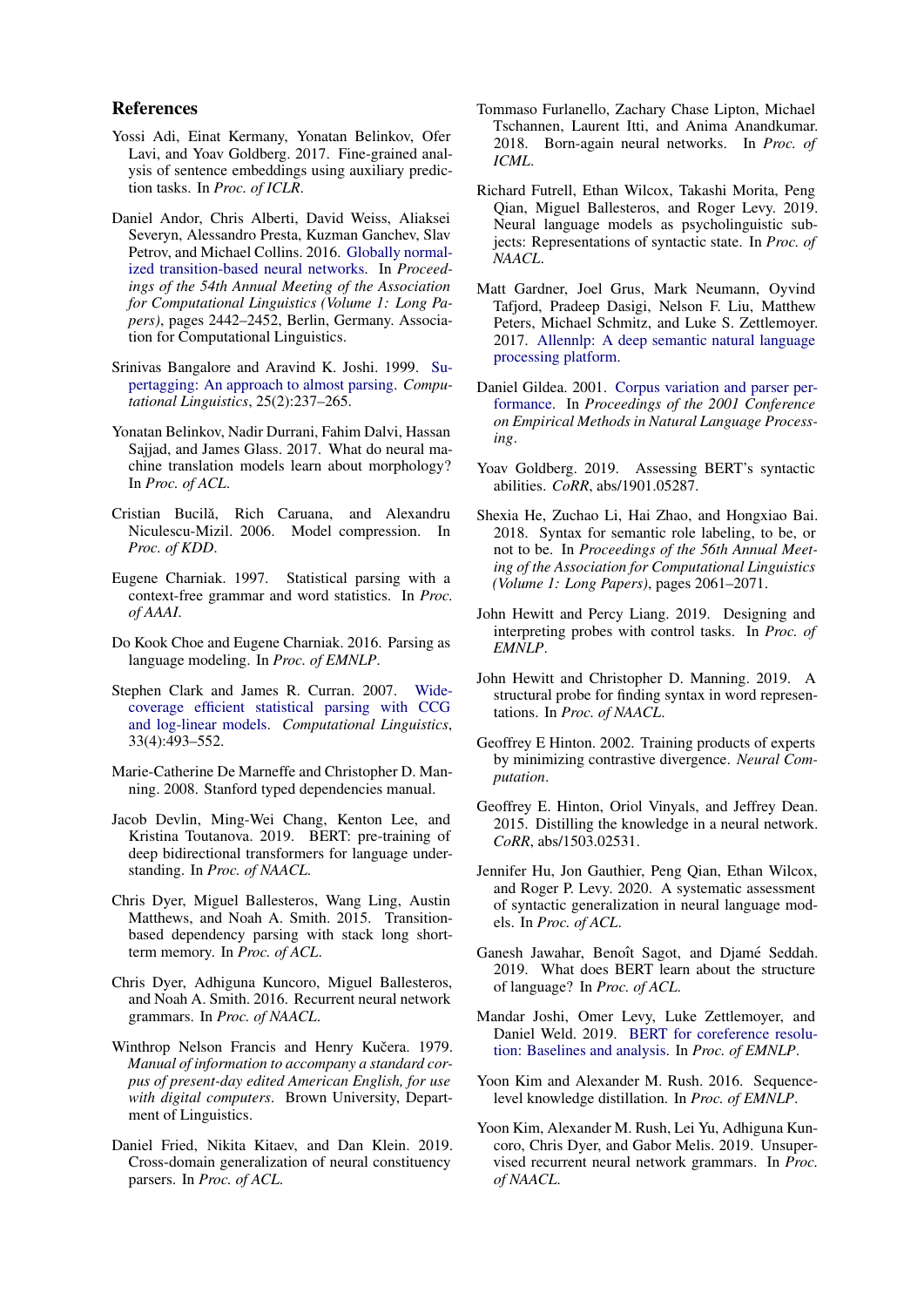- <span id="page-11-23"></span>Taku Kudo and John Richardson. 2018. SentencePiece: A simple and language independent subword tokenizer and detokenizer for neural text processing. In *Proc. of EMNLP System Demonstrations*.
- <span id="page-11-18"></span>Adhiguna Kuncoro, Miguel Ballesteros, Lingpeng Kong, Chris Dyer, Graham Neubig, and Noah A. Smith. 2017. What do recurrent neural network grammars learn about syntax? In *Proc. of EACL*.
- <span id="page-11-3"></span>Adhiguna Kuncoro, Chris Dyer, John Hale, Dani Yogatama, Stephen Clark, and Phil Blunsom. 2018. Lstms can learn syntax-sensitive dependencies well, but modeling structure makes them better. In *Proc. of ACL*.
- <span id="page-11-2"></span>Adhiguna Kuncoro, Chris Dyer, Laura Rimell, Stephen Clark, and Phil Blunsom. 2019. Scalable syntaxaware language modelling with knowledge distillation. In *Proc. of ACL*.
- <span id="page-11-22"></span>Zhenzhong Lan, Mingda Chen, Sebastian Goodman, Kevin Gimpel, Piyush Sharma, and Radu Soricut. 2019. Albert: A lite bert for self-supervised learning of language representations. *arXiv preprint arXiv:1909.11942*.
- <span id="page-11-13"></span>Kenton Lee, Luheng He, and Luke Zettlemoyer. 2018. [Higher-order coreference resolution with coarse-to](https://www.aclweb.org/anthology/N18-2108)[fine inference.](https://www.aclweb.org/anthology/N18-2108) In *Proc. of NAACL*.
- <span id="page-11-14"></span>Hector J. Levesque, Ernest Davis, and Leora Morgenstern. 2012. The winograd schema challenge. In *Proc. of KR*.
- <span id="page-11-4"></span>Tal Linzen, Emmanuel Dupoux, and Yoav Goldberg. 2016. Assessing the ability of LSTMs to learn syntax-sensitive dependencies. *Transactions of the Association for Computational Linguistics*.
- <span id="page-11-6"></span>Jiangming Liu and Yue Zhang. 2017. In-order transition-based constituent parsing. *Transactions of the Association for Computational Linguistics*.
- <span id="page-11-1"></span>Nelson F. Liu, Matt Gardner, Yonatan Belinkov, Matthew E. Peters, and Noah A. Smith. 2019a. Linguistic knowledge and transferability of contextual representations. In *Proc. of NAACL*.
- <span id="page-11-17"></span>Yinhan Liu, Myle Ott, Naman Goyal, Jingfei Du, Mandar Joshi, Danqi Chen, Omer Levy, Mike Lewis, Luke Zettlemoyer, and Veselin Stoyanov. 2019b. Roberta: A robustly optimized BERT pretraining approach. *CoRR*.
- <span id="page-11-5"></span>Mitchell P. Marcus, Mary Ann Marcinkiewicz, and Beatrice Santorini. 1993. Building a large annotated corpus of English: The Penn treebank. *Computational Linguistics*.
- <span id="page-11-21"></span>Rebecca Marvin and Tal Linzen. 2018. Targeted syntactic evaluation of language models. In *Proc. of EMNLP*.
- <span id="page-11-7"></span>David McClosky, Eugene Charniak, and Mark Johnson. 2006. Effective self-training for parsing. In *Proc. of NAACL*.
- <span id="page-11-11"></span>David McClosky, Eugene Charniak, and Mark Johnson. 2008. [When is self-training effective for parsing?](https://www.aclweb.org/anthology/C08-1071) In *Proceedings of the 22nd International Conference on Computational Linguistics (Coling 2008)*, pages 561–568, Manchester, UK. Coling 2008 Organizing Committee.
- <span id="page-11-19"></span>Tom McCoy, Ellie Pavlick, and Tal Linzen. 2019. Right for the wrong reasons: Diagnosing syntactic heuristics in natural language inference. In *Proc. of ACL*.
- <span id="page-11-24"></span>Tomáš Mikolov, Martin Karafiát, Lukáš Burget, Jan Černocký, and Sanjeev Khudanpur. 2010. Recurrent neural network based language model. In *Proc. of Interspeech*.
- <span id="page-11-15"></span>Graham Neubig, Chris Dyer, Yoav Goldberg, Austin Matthews, Waleed Ammar, Antonios Anastasopoulos, Miguel Ballesteros, David Chiang, Daniel Clothiaux, Trevor Cohn, Kevin Duh, Manaal Faruqui, Cynthia Gan, Dan Garrette, Yangfeng Ji, Lingpeng Kong, Adhiguna Kuncoro, Gaurav Kumar, Chaitanya Malaviya, Paul Michel, Yusuke Oda, Matthew Richardson, Naomi Saphra, Swabha Swayamdipta, and Pengcheng Yin. 2017a. DyNet: The Dynamic Neural Network Toolkit. *arXiv preprint arXiv:1701.03980*.
- <span id="page-11-16"></span>Graham Neubig, Yoav Goldberg, and Chris Dyer. 2017b. On-the-fly operation batching in dynamic computation graphs. In *Proc. of NeurIPS*.
- <span id="page-11-20"></span>Martha Palmer, Daniel Gildea, and Paul Kingsbury. 2005. [The proposition bank: An annotated cor](https://doi.org/10.1162/0891201053630264)[pus of semantic roles.](https://doi.org/10.1162/0891201053630264) *Computational Linguistics*, 31(1):71–106.
- <span id="page-11-0"></span>Matthew E. Peters, Mark Neumann, Mohit Iyyer, Matt Gardner, Christopher Clark, Kenton Lee, and Luke Zettlemoyer. 2018. Deep contextualized word representations. In *Proc. of NAACL*.
- <span id="page-11-8"></span>Slav Petrov and Ryan McDonald. 2012. Overview of the 2012 shared task on parsing the web. In *Notes of the First Workshop on Syntactic Analysis of Non-Canonical Language (SANCL)*.
- <span id="page-11-9"></span>Carl Pollard and Ivan A. Sag. 1994. *Head-Driven Phrase Structure Grammar*. University of Chicago Press.
- <span id="page-11-10"></span>Sameer Pradhan, Alessandro Moschitti, Nianwen Xue, Hwee Tou Ng, Anders Björkelund, Olga Uryupina, Yuchen Zhang, and Zhi Zhong. 2013. Towards robust linguistic analysis using OntoNotes. In *Proc. of CoNLL*.
- <span id="page-11-12"></span>Sameer Pradhan, Alessandro Moschitti, Nianwen Xue, Olga Uryupina, and Yuchen Zhang. 2012. [CoNLL-](https://www.aclweb.org/anthology/W12-4501)[2012 shared task: Modeling multilingual unre](https://www.aclweb.org/anthology/W12-4501)[stricted coreference in OntoNotes.](https://www.aclweb.org/anthology/W12-4501) In *Proc. of CoNLL*.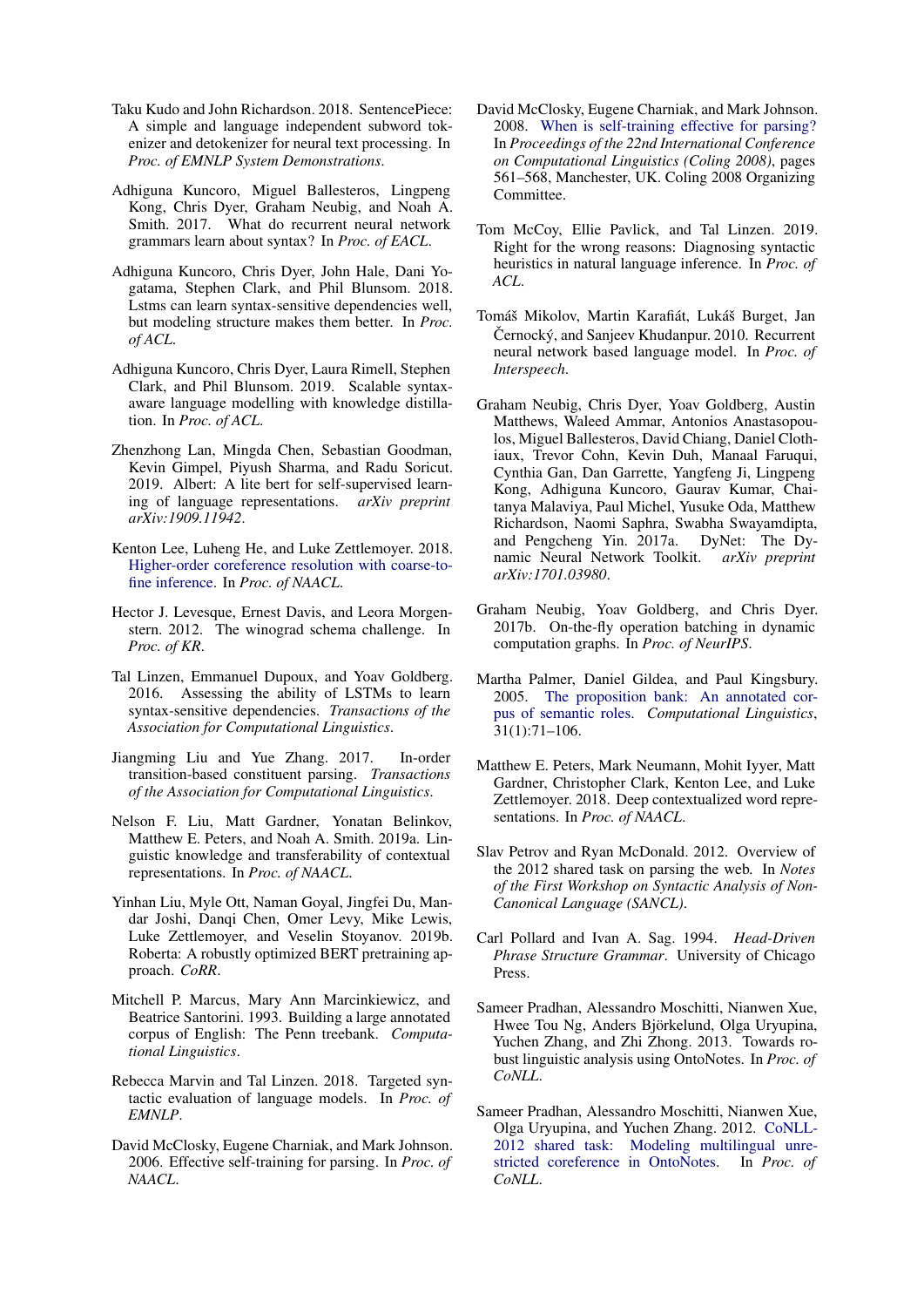- <span id="page-12-19"></span>Colin Raffel, Noam Shazeer, Adam Roberts, Katherine Lee, Sharan Narang, Michael Matena, Yanqi Zhou, Wei Li, and Peter J. Liu. 2019. [Exploring the limits](http://arxiv.org/abs/1910.10683) [of transfer learning with a unified text-to-text trans](http://arxiv.org/abs/1910.10683)[former.](http://arxiv.org/abs/1910.10683) *arXiv e-prints*.
- <span id="page-12-6"></span>Rico Sennrich, Barry Haddow, and Alexandra Birch. 2016. Neural machine translation of rare words with subword units. In *Proc. of ACL*.
- <span id="page-12-13"></span>Peng Shi and Jimmy Lin. 2019. Simple BERT models for relation extraction and semantic role labeling. *CoRR*, abs/1904.05255.
- <span id="page-12-15"></span>Xing Shi, Inkit Padhi, and Kevin Knight. 2016. Does string-based neural MT learn source syntax? In *Proc. of EMNLP*.
- <span id="page-12-23"></span>Nitish Srivastava, Geoffrey Hinton, Alex Krizhevsky, Ilya Sutskever, and Ruslan Salakhutdinov. 2014. Dropout: A simple way to prevent neural networks from overfitting. *Journal of Machine Learning Research*.
- <span id="page-12-14"></span>Mark Steedman. 2000. *The Syntactic Process*. MIT **Press**.
- <span id="page-12-22"></span>Emma Strubell, Patrick Verga, Daniel Andor, David Weiss, and Andrew McCallum. 2018. Linguistically-informed self-attention for semantic role labeling. In *Proc. of EMNLP*.
- <span id="page-12-20"></span>Yu Sun, Shuohuan Wang, Yu-Kun Li, Shikun Feng, Hao Tian, Hua Wu, and Haifeng Wang. 2020. ERNIE 2.0: A continual pre-training framework for language understanding. In *Proc. of AAAI*.
- <span id="page-12-18"></span>Dhanasekar Sundararaman, Vivek Subramanian, Guoyin Wang, Shijing Si, Dinghan Shen, Dong Wang, and Lawrence Carin. 2019. Syntax-infused transformer and bert models for machine translation and natural language understanding. *arXiv preprint arXiv:1911.06156*.
- <span id="page-12-21"></span>Swabha Swayamdipta, Sam Thomson, Kenton Lee, Luke Zettlemoyer, Chris Dyer, and Noah A. Smith. 2018. Syntactic scaffolds for semantic structures. In *Proc. of EMNLP*.
- <span id="page-12-11"></span>Yuka Tateisi, Akane Yakushiji, Tomoko Ohta, and Jun'ichi Tsujii. 2005. Syntax annotation for the GE-NIA corpus. In *Proc. of IJCNLP*.
- <span id="page-12-1"></span>Ian Tenney, Dipanjan Das, and Ellie Pavlick. 2019a. BERT rediscovers the classical NLP pipeline. In *Proc. of ACL*.
- <span id="page-12-2"></span>Ian Tenney, Patrick Xia, Berlin Chen, Alex Wang, Adam Poliak, R Thomas McCoy, Najoung Kim, Benjamin Van Durme, Sam Bowman, Dipanjan Das, and Ellie Pavlick. 2019b. What do you learn from context? probing for sentence structure in contextualized word representations. In *Proc. of ICLR*.
- <span id="page-12-3"></span>Ashish Vaswani, Noam Shazeer, Niki Parmar, Jakob Uszkoreit, Llion Jones, Aidan N. Gomez, Lukasz Kaiser, and Illia Polosukhin. 2017. Attention is all you need. In *Proc. of NeurIPS*.
- <span id="page-12-4"></span>Alex Wang, Amanpreet Singh, Julian Michael, Felix Hill, Omer Levy, and Samuel R. Bowman. 2019. GLUE: A multi-task benchmark and analysis platform for natural language understanding. In *Proc. of ICLR*.
- <span id="page-12-17"></span>Wei Wang, Bin Bi, Ming Yan, Chen Wu, Zuyi Bao, Liwei Peng, and Luo Si. 2020. StructBERT: Incorporating language structures into pre-training for deep language understanding. In *Proc. of ICLR*.
- <span id="page-12-5"></span>Alex Warstadt, Amanpreet Singh, and Samuel R Bowman. 2018. Neural network acceptability judgments. *arXiv preprint arXiv:1805.12471*.
- <span id="page-12-7"></span>Ethan Wilcox, Peng Qian, Richard Futrell, Miguel Ballesteros, and Roger Levy. 2019. Structural supervision improves learning of non-local grammatical dependencies. In *Proc. of NAACL*.
- <span id="page-12-0"></span>Zhilin Yang, Zihang Dai, Yiming Yang, Jaime G. Carbonell, Ruslan Salakhutdinov, and Quoc V. Le. 2019. XLNet: Generalized autoregressive pretraining for language understanding. In *Proc. of NeurIPS*.
- <span id="page-12-9"></span>David Yarowsky. 1995. Unsupervised word sense disambiguation rivaling supervised methods. In *Proc. of ACL*.
- <span id="page-12-16"></span>Dani Yogatama, Cyprien de Masson d'Autume, Jerome Connor, Tomás Kociský, Mike Chrzanowski, Lingpeng Kong, Angeliki Lazaridou, Wang Ling, Lei Yu, Chris Dyer, and Phil Blunsom. 2019. Learning and evaluating general linguistic intelligence. *CoRR*, abs/1901.11373.
- <span id="page-12-12"></span>Junru Zhou and Hai Zhao. 2019. Head-driven phrase structure grammar parsing on Penn treebank. In *Proc. of ACL*.
- <span id="page-12-10"></span>Zhi-Hua Zhou and Ming Li. 2005. Tri-training: exploiting unlabeled data using three classifiers. *IEEE Transactions on Knowledge and Data Engineering*.

### <span id="page-12-8"></span>A Preliminary Experiments

Here we discuss the preliminary experiments to assess the quality and computational efficiency of our posterior approximation procedure ([§3.4\)](#page-3-7). Recall that this approximation procedure only applies at *inference*; the LM is still *trained* in a typical autoregressive, left-to-right fashion.

Model. Since exactly computing the RNNG's next-word distributions  $t_{\phi}(x_i|\mathbf{x}_{\leq i})$  involves an intractable marginalisation over all possible tree prefixes  $y_{\leq i}$ , we run our experiments in the context of sequential LSTM language models, where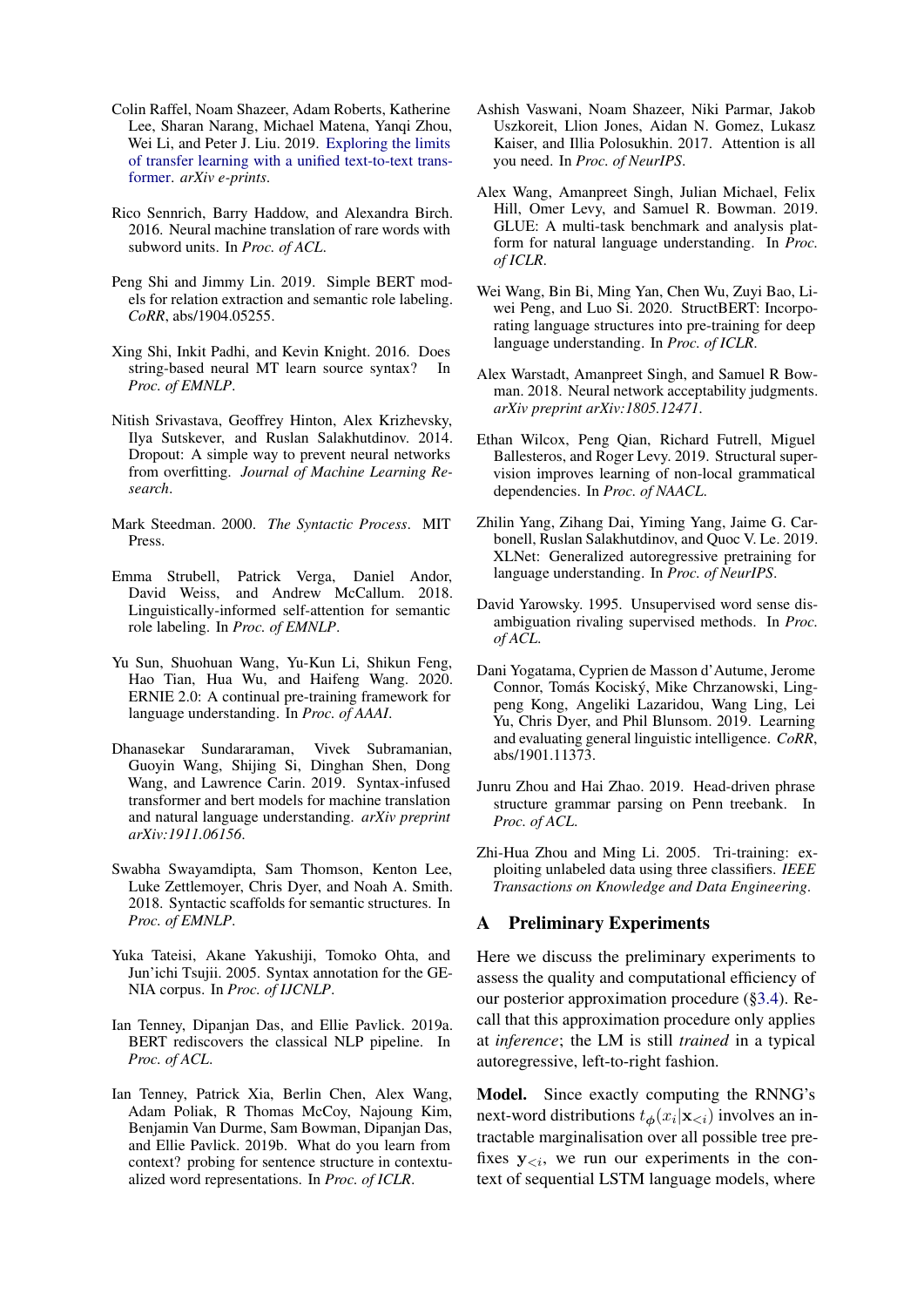$t_{\text{LSTM}}(x_i|\mathbf{x}_{< i})$  can be computed exactly. This setup crucially enables us to isolate the impact of approximating the posterior distribution over  $x_i$ under the bidirectional context (Eq. [2\)](#page-2-4) with our proposed approximation (Eq. [5\)](#page-3-4), without introducing further confounds stemming from the RNNG's marginal approximation procedure (Eq. [6\)](#page-3-6).

Dataset and preprocessing. We train the LSTM LM on an *open-vocabulary* version of the PTB,<sup>[20](#page-13-2)</sup> in order to simulate the main experimental setup where both the RNNG teacher and BERT student are also open-vocabulary by virtue of byte-pair encoding (BPE) preprocessing. To this end, we preprocess the dataset with SentencePiece [\(Kudo](#page-11-23) [and Richardson,](#page-11-23) [2018\)](#page-11-23) BPE tokenisation, where  $|\Sigma| = 8,000$ ; we preserve all case information. We follow the empirical setup of the parsing  $(\S 4.1)$ experiments, with Sections 02-21 for training, Section 22 for validation, and Section 23 for testing.

Model hyper-parameters. We train the LM with 2 LSTM layers, 250 hidden units per layer, and a dropout [\(Srivastava et al.,](#page-12-23) [2014\)](#page-12-23) rate of 0.2. Model parameters are optimised with stochastic gradient descent (SGD), with an initial learning rate of 0.25 that is decayed exponentially by a factor of 0.92 for every epoch after the tenth. Since our approximation relies on a separately trained right-to-left LM (Eq. [5\)](#page-3-4), we train this variant with the exact same hyper-parameters and dataset split as the left-to-right model.

Evaluation and baselines. We evaluate the models in terms of the average posterior negative log likelihood (NLL) and perplexity.<sup>[21](#page-13-3)</sup> Since exact inference of the posterior is expensive, we evaluate the model only on the first 400 sentences of the test set. We compare the following variants:

- a mixture of experts baseline that simply mixes  $(\alpha = 0.5)$  the probabilities from the left-to-right and right-to-left LMs in an *additive* fashion, as opposed to *multiplicative* as in the case of our PoE-like approximation in Eq. [5](#page-3-4) ("MoE");
- our approximation of the posterior over  $x_i$ (Eq. [5\)](#page-3-4), where  $q(w)$  is the *uniform* distribution ("Uniform Approx.");

<span id="page-13-4"></span>

| Model                  | Posterior NLL   Posterior Ppl. |       |
|------------------------|--------------------------------|-------|
| MoE                    | 3.28                           | 26.58 |
| Uniform Approx.        | 3.18                           | 24.17 |
| Unigram Approx.        | 2.68                           | 14.68 |
| <b>Exact Inference</b> | 2.50                           | 12.25 |

Table 4: The findings from the preliminary experiments that assess the quality of our posterior approximation procedure. We compare three variants against exact inference (bottom row; Eq. [2\)](#page-2-4) from the left-to-right model.

- our approximation of the posterior over  $x_i$ (Eq. [5\)](#page-3-4), but where  $q(w)$  is the *unigram* distribution ("Unigram Approx."); and
- exact inference of the posterior as computed from the left-to-right model, as defined in Eq. [2](#page-2-4) ("Exact Inference").

Discussion. We summarise the findings in Table [4,](#page-13-4) based on which we remark on two observations. First, the posterior NLL of our approximation procedure that makes use of the unigram distribution (Unigram Approx.; third row) is not much worse than that of exact inference, in ex-change for a more than 50,000 times speedup<sup>[22](#page-13-5)</sup> in computation time. Nevertheless, using the uniform distribution (second row) on  $q(w)$  in place of the unigram one (Eq. [5\)](#page-3-4) results in a much worse posterior NLL. Second, combining the left-to-right and right-to-left LMs using a mixture of experts—a baseline which is not well-motivated by our theoretical analysis—yields the worst result.

## <span id="page-13-1"></span>B RNNG Hyper-parameters

To train the subword-augmented RNNG teacher ([§2\)](#page-1-4), we use the following hyper-parameters that achieve the best validation perplexity from a grid search: 2-layer stack LSTMs [\(Dyer et al.,](#page-10-8) [2015\)](#page-10-8) with 512 hidden units per layer, optimised by standard SGD with an initial learning rate of 0.5 that is decayed exponentially by a factor of 0.9 after the tenth epoch. We apply a dropout rate of 0.3.

### <span id="page-13-0"></span>C Right-to-left RNNG

Here we illustrate the oracle action sequences that we use to train the right-to-left RNNG teacher as part of our approximation of the posterior distribution over  $x_i$  (Eq. [5\)](#page-3-4). Recall that the standard

<span id="page-13-2"></span><sup>20</sup>Our open-vocabulary setup means that our results are not directly comparable to prior work on PTB language modelling [\(Mikolov et al.,](#page-11-24) [2010,](#page-11-24) *inter alia*), which mostly employ a special "UNK" token for infrequent or unknown words.

<span id="page-13-3"></span> $21$ In practice, this perplexity is derived from simply exponentiating the average posterior negative log likelihood.

<span id="page-13-5"></span> $^{22}$ All three approximations in Table [4](#page-13-4) have similar runtimes.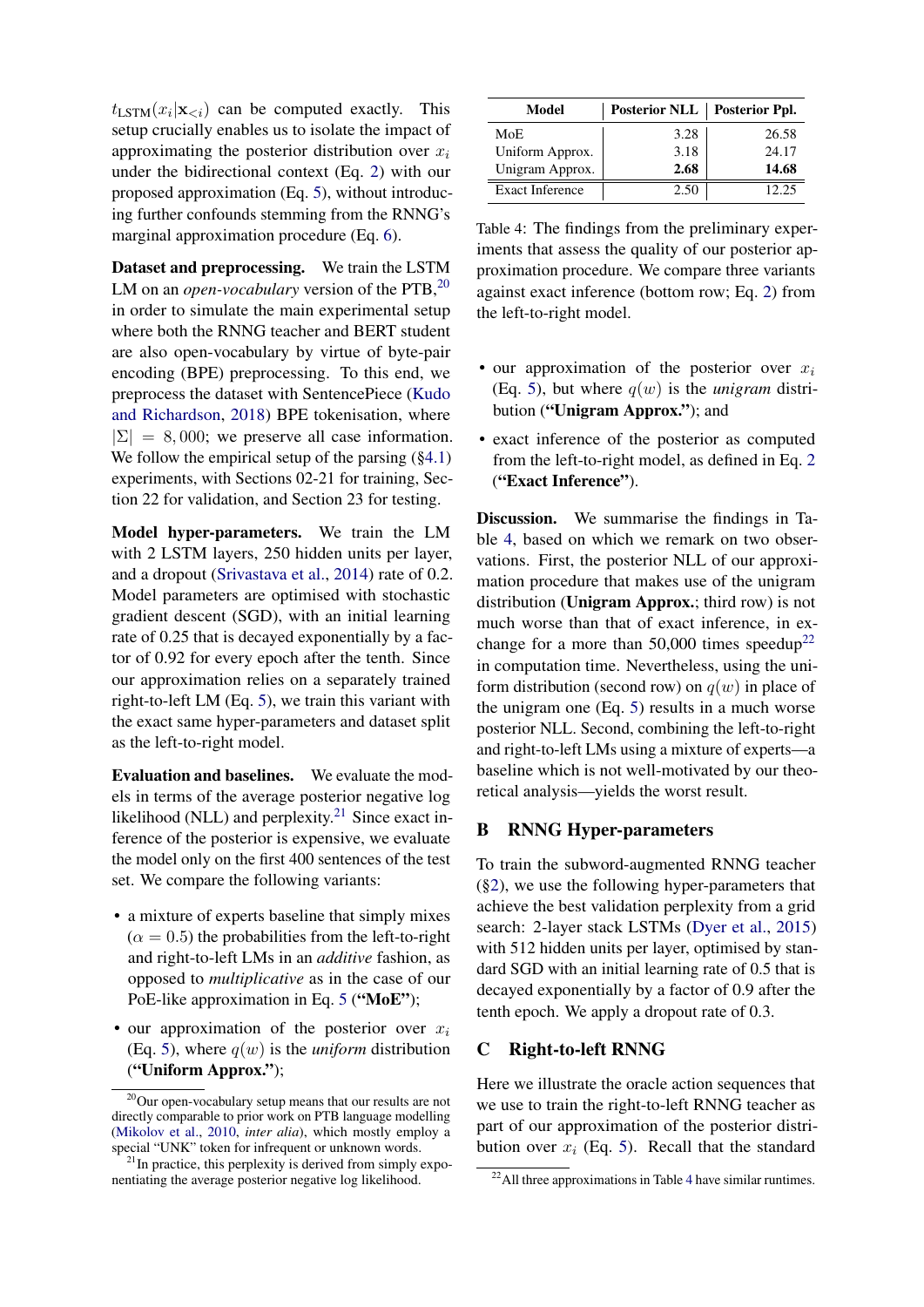<span id="page-14-2"></span>

| <b>Model</b>                                                                                                               |  |      | $\begin{array}{ l } \hline \textbf{COLA} & \textbf{SST-2} & \textbf{MRPC} & \textbf{QQP} & \textbf{MNLI} \\ \hline (\textbf{M/MM}) & \textbf{QNLI} & \textbf{RTE} \end{array}$                                         |      |      | GLUE<br>Avg  |
|----------------------------------------------------------------------------------------------------------------------------|--|------|------------------------------------------------------------------------------------------------------------------------------------------------------------------------------------------------------------------------|------|------|--------------|
|                                                                                                                            |  |      | 89.4 90.3/90.9 90.7 71.1<br>$\begin{array}{c cccccc}\n\ge &\text{No-KD} & 60.2 & 92.2 & 90.0 & 89.4 & 90.3/90.9 & 90.7 \\ \hline\n\text{O} & \text{UG-KD} & 60.6 & 92.0 & 88.9 & 89.3 & 89.6/90.0 & 89.9\n\end{array}$ |      | 68.6 | 84.4<br>83.6 |
| $\begin{array}{c cc}\n\text{L} & \text{No-KD} & 53.1 & 92.5 \\ \hline\n\text{L} & \text{UG-KD} & 55.3 & 91.2\n\end{array}$ |  | 88.0 | 88.8 82.8/81.8 89.9 65.4<br>$\vert$ 55.3 91.2 87.6 88.7 81.9/80.8                                                                                                                                                      | 89.5 | 65.0 | 80.3<br>80.0 |

Table 5: Summary of the full results on GLUE, comparing the No-KD baseline with the UG-KD structuredistilled BERT ([§4.2\)](#page-5-7). We select the 1-best fine-tuning hyper-parameter (including random seed) on the validation set, which we then evaluate on the test set.

RNNG incrementally builds the phrase-structure tree through a top-down, left-to-right traversal in a *depth-first* fashion. Hence, the right-to-left RNNG employs a similar top-down, depth-first traversal strategy, although the children of each node are recursively expanded in a right-to-left fashion.

We provide example action sequences (Table [6\)](#page-16-0) for the subword-augmented left-to-right and rightto-left RNNGs, respectively, for an example "(S (NP (WORD *The*) (WORD *d ##og*)) (VP (WORD *ba ##rk ##s*)))", where tokens prefixed by "*##*" are subword units.

### <span id="page-14-0"></span>D BERT Hyper-parameters

Here we outline the hyper-parameters of the BERT student in terms of pretraining data creation, masked LM pretraining, and GLUE fine-tuning.

Pretraining data creation. We use the same codebase[23](#page-14-1) and pretraining data as [Devlin et al.](#page-10-0) [\(2019\)](#page-10-0), which are derived from a mixture of Wikipedia and Books text corpora. To train our structure-distilled BERTs, we sample a masking from these corpora following the same hyperparameters used to train the original  $BERT_{BASE}$ -Cased model: a maximum sequence length of 512, a per-word masking probability of 0.15 (up to a maximum of 76 masked tokens in a 512-length sequence), a dupe factor of 10. We apply a random seed of 12345. We preprocess the raw dataset using NLTK tokenisers, and then apply the same (BPE-augmented) vocabulary and WordPiece tokenisation as in the original BERT model. All other hyper-parameters are set to the same values as in the publicly released original BERT model.

Masked LM pretraining. We train all model variants (including the no distillation/standard

BERT baseline for fair comparison) with the following hyper-parameters: a batch size of 256 sequences and an initial Adam learning rate of  $3e^{-4}$ (as opposed to  $1e - 4$  in the original BERT model). Following [Devlin et al.](#page-10-0) [\(2019\)](#page-10-0), we pretrain our models for 1M steps. All other hyper-parameters are similarly set to their default values.

GLUE fine-tuning. For each GLUE task, we fine-tune the BERT model by running a grid search over five potential learning rates  ${5e^{-6}, 1e^{-5}, 2e^{-5}, 3e^{-5}, 5e^{-5}},$  two potential batch sizes {16, 32}, and five random seeds, in order to better account for variance. This setup leads to 50 fine-tuning configurations for each GLUE task. Following [Devlin et al.](#page-10-0) [\(2019\)](#page-10-0), we train each fine-tuning configuration for 4 epochs.

Structured prediction fine-tuning. For each structured prediction model, we use the model's default BERT fine-tuning settings for learning rate, batch size, and learning rate warmup schedule. We use the default settings for  $BERT_{BASE}$ , if these are available, and the default settings for BERTLARGE otherwise. These settings are:

- In-order phrase-structure parser: a BERT learning rate of  $2e^{-5}$ , a batch size of 32, and a warmup period of 160 updates.
- HPSG dependency parser: a BERT learning rate of  $5e^{-5}$ , a batch size of 150, and a warmup period of 160 updates.
- Coreference resolution model: a BERT learning rate of  $1e^{-5}$ , a batch size of 1 document, and a warmup period of 2 epochs.
- Semantic role labelling model: a BERT learning rate of  $5e^{-5}$  and a batch size of 32.

Comparison. Our no distillation baseline differs from the publicly released  $BERT_{BASE}$ -Cased model

<span id="page-14-1"></span><sup>23</sup>[https://github.com/google-research/](https://github.com/google-research/bert) [bert](https://github.com/google-research/bert).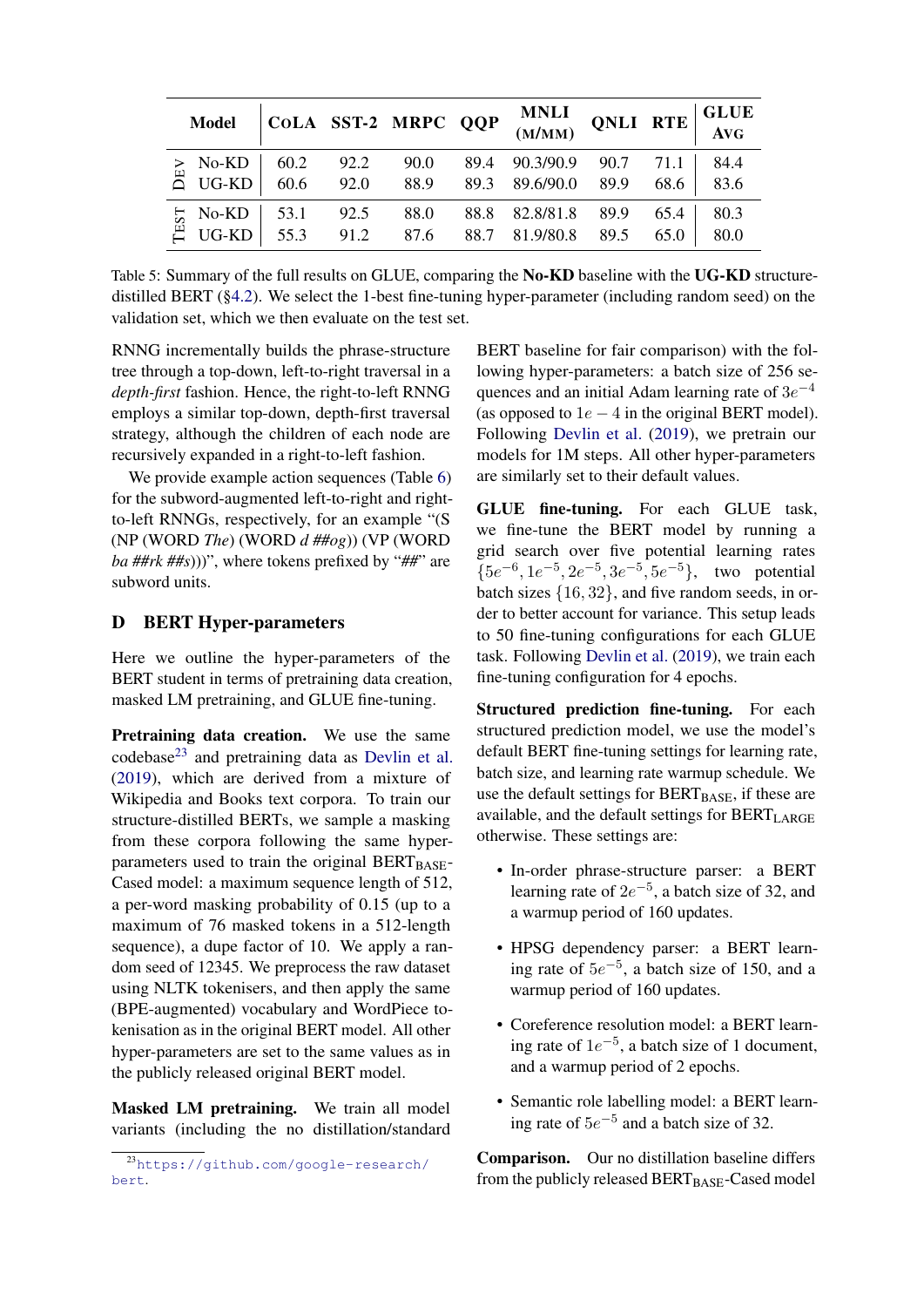in its larger pretraining learning rate  $(3e^{-4})$  as opposed to  $1e^{-4}$ ) that we empirically find to work better on most of the tasks. Overall, our no distillation baseline slightly outperforms the publicly released model on all the structured prediction tasks except coreference resolution, where it performs slightly worse. Furthermore, our no distillation baseline also performs slightly better than the official pretrained BERTBASE on most of the GLUE tasks, although the difference in aggregate GLUE performance is fairly minimal  $(< 0.5)$ .

# <span id="page-15-0"></span>E Full GLUE Results

We summarise the full GLUE results for the No-KD baseline and the UG-KD structure-distilled BERT in Table [5.](#page-14-2)